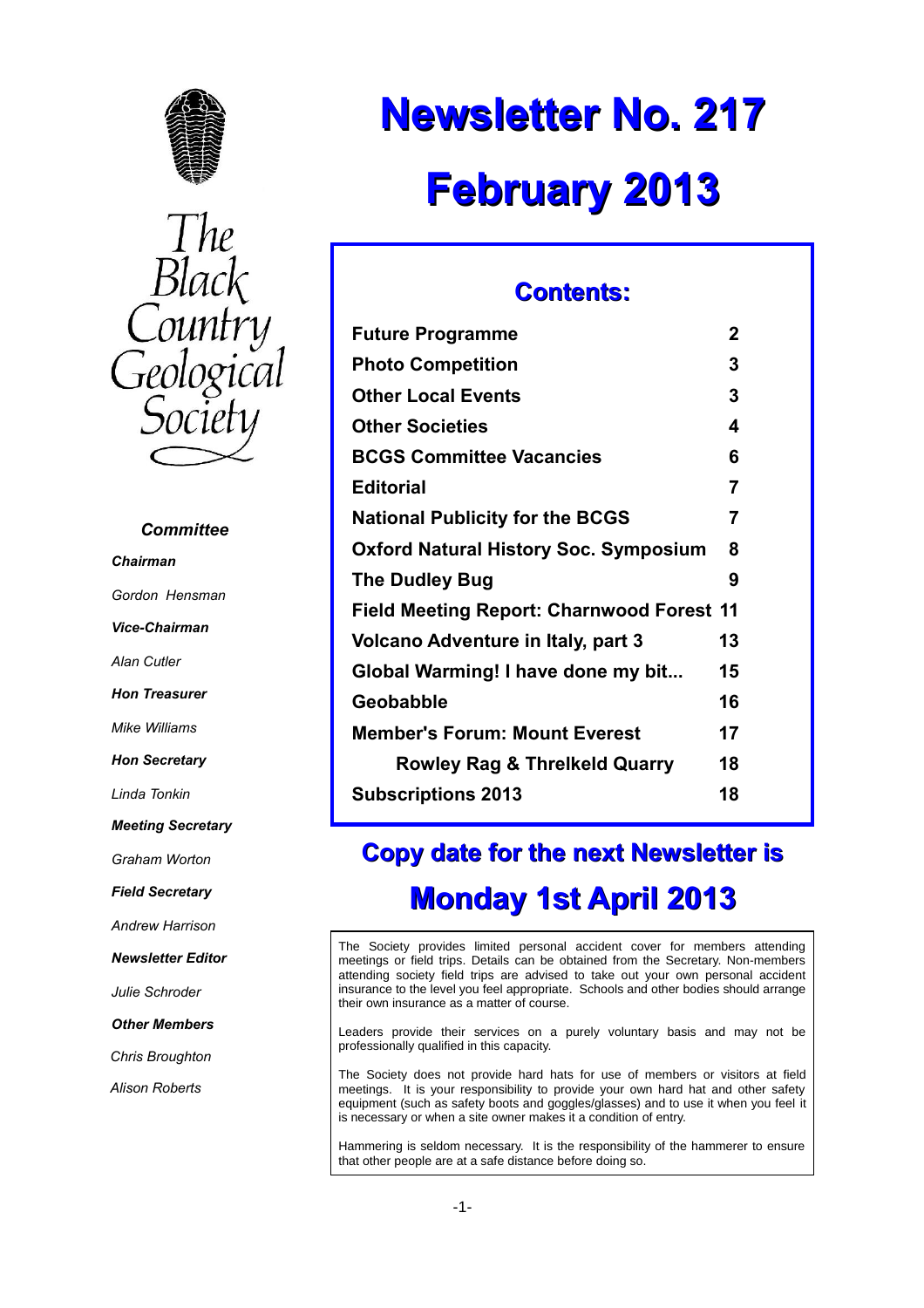# **Future Programme**

# **Lecture meetings are held at Dudley Museum & Art Gallery, St James's Road, Dudley, DY1 1HU. Tel. 01384 815575. 7.30 for 8 o'clock start unless stated otherwise.**

#### **Those wishing to attend field meetings please contact our Field Secretary, Andy Harrison, telephone: 01384 370 188, mobile: 0797 333 0706 or email: [fieldsecretary@bcgs.info](mailto:fieldsecretary@bcgs.info)**

**Saturday 2nd February** *(Conservation day)***: Rowley Hills**. Meet at St Brades Close at 10:30 for an 11:00 start. Directions: from Birmingham - along the Birmingham New Road (A4123) turn left on to Tower Road (right if coming from Wolverhampton). Just after Bury Hill park, turn left onto St Brades Close. Wear old work clothes, waterproofs and stout footwear. Please bring gloves and garden tools; loppers, secateurs, forks and spades if you have them. Also bring lunch. Finish at 14:30.

**Monday 18th February** *(Indoor meeting)***: 'The Origins of the Universe'. Speaker: Dr Gillian Pearce,** Physicist. Gillian will trace the origins of the universe from the big bang all the way through the formation of our solar system and planet Earth to the possible futures that the universe faces. She will also look at what the chances are, on a cosmic scale of life happening just here, and the chances of you being you.

**Saturday 2nd March** *(Conservation day)***: Return to Barr Beacon.** Meet at 10:30 for 11:00 at the entrance on B4154 Beacon Road, opposite Bridle Lane (the southern entrance to Barr Beacon) Grid ref: SP 060 967. Wear old work clothes, waterproofs and stout footwear. Please bring gloves and garden tools; loppers, secateurs, forks and spades if you have them. Also bring lunch. Finish at 14:30.

**Monday 18th March** *(Indoor meeting, 7.00 for 7.30 start)* **AGM** followed by **'Permafrost part 2': 'Surges, Jokulhlaups & Buried Ice: the extraordinary ice-marginal environment of Skeidararjokull, south Iceland'. Speaker: Dr Richard Waller,** University of Keele. Skeidarariokull is a large outlet glacier in S. Iceland that experiences a range of dramatic processes and as a consequence, displays an extremely varied ice-marginal environment. Key amongst these processes are surges (rapid advances not related to climate change) and jokulhlaups (huge flood events caused by the rapid release of glacially-dammed lakes). This talk will provide an overview of the work I've undertaken at the site over the last 16 years and will explore the distinctive landscape features associated with a range of dramatic glacial processes.

**Saturday 6th April** *(Field meeting):* **Around Warwick and Warwick Museum, led by Hugh Jones and Martyn Bradley.** Meet at 10.30 at the Warwickshire Golf Course, Leek Wootton, car park at SP 2889 6834. To visit North Woodloes Quarry (LGS 81). Then move to Warwick. Visit the castle entrance (Bromsgrove Sandstone). Lunch. Walk round Warwick roughly following the WGCG's Warwick Building Stones Trail. Visit the geology gallery of Warwickshire Museum: Plesiosaurs, Rhyncosaurs & other reptile footprints, and our amphibious friend, Dasyceps.

**Monday 29th April** *(Indoor meeting):* **'The Oxford University Museum of Natural History'. Speaker: Prof. Paul Smith,** museum director. Further details of his talk tbc.

**May** *(Field meeting):* Oxford University Museum of Natural History. Dates and details tbc.

**June** *(Field meeting):* Trip by canal boat through the Black Country. Details tbc.

## **Newsletter by email**

If you are a member who receives a printed newsletter then you may prefer to see it in colour rather than black and white. If you send us your email address you can receive it as a colour pdf and this will save the BCGS the cost of printing and postage.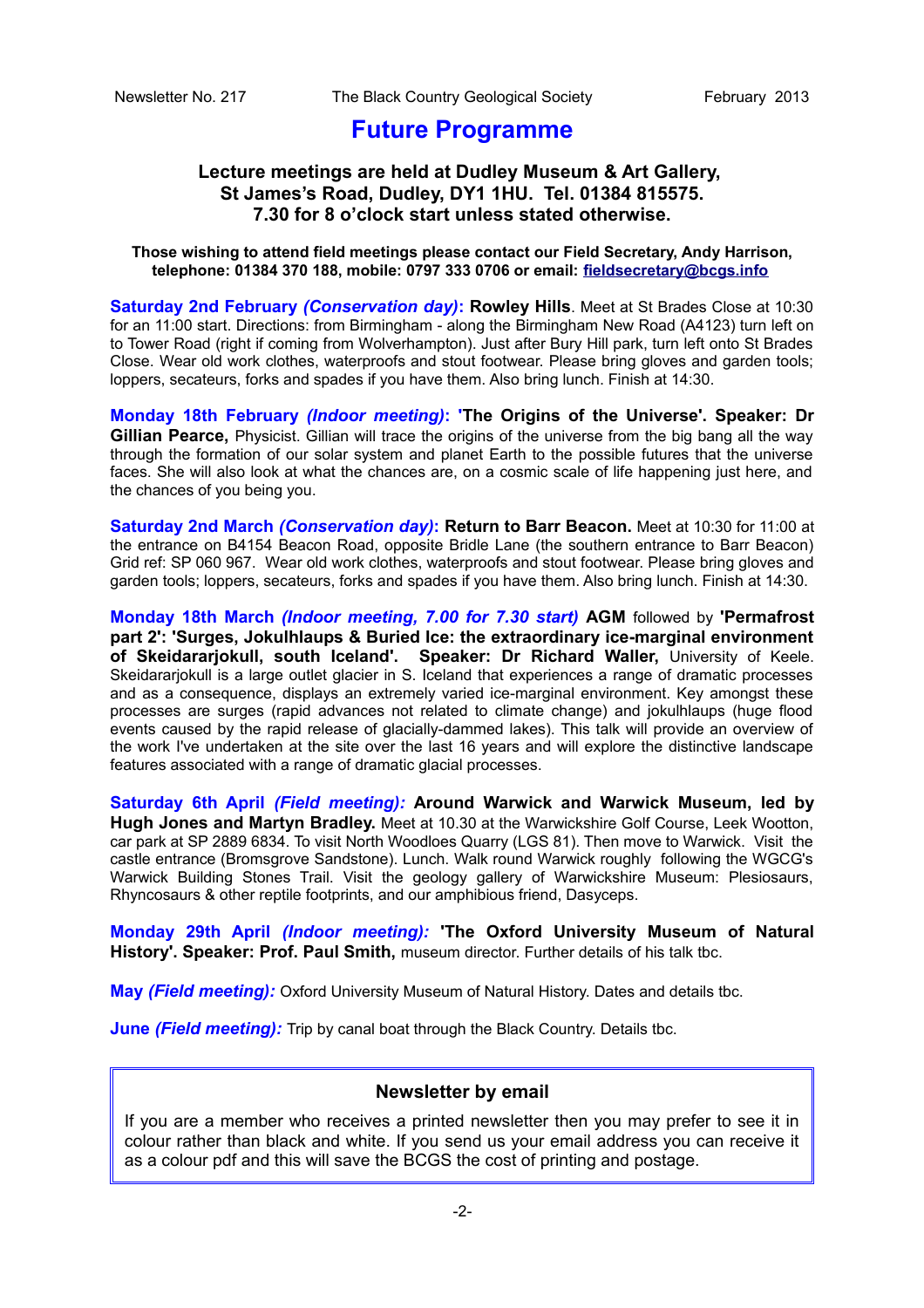# **The Geological Society W M Regional Group and BCGS invite entries for a**

# **Photo Competition**

## **Terms & Conditions**

Entrants must be either a member of the **Geological Society** London (GSL), the **BCGS**, a current student of the **University of Birmingham**, School of Geography, Earth and Environmental Sciences, or **Wolverhampton University**, Dept. of Biology, Geography and the Environment. The competition is a bit of fun, aimed primarily at amateur photographers.

You can enter up to 3 photographs, *which must be your own work*, choosing from 4 categories: Geology in Motion, Geology and the Midlands, Geology at Work and Creative/Abstract Geology.

Images must be submitted in print, no larger than A4 (210mm x 297mm). Electronic copies may be requested if an image is short listed. Images **must not** be merged or manipulated. *You can crop, enlarge, enhance to remove spots or scratches, make it brighter or clearer. The WMRG reserve the right to exclude any image whose authenticity they believe to be questionable.*

On the back of each photo, write your name, address, daytime and evening phone numbers, GSL Fellowship/University Student number, or state membership of the BCGS. Add a note of where it was taken. Send entries to: Geological Photographic Competition, c/o Graham Worton (Keeper of Geology & Manager), Dudley Museum & Art Gallery, St James Rd. Dudley. DY1 1HU. **The closing date for entries is Friday 29th March 2013**

Judging will take place during April/May 2013, following which 12 shortlisted photographs (3 from each category) will be chosen to feature at the 2013 Rock & Fossil Festival (details above) where guests will be invited to vote on the images displayed. **Sorry, we cannot return any entries.**

The winner in each category will receive a **cash prize of £50** and a calendar of all 12 shortlisted photographs. All 8 runners up will each receive a calendar of the shortlisted photographs.

It is also proposed that the 12 images will be reproduced as postcards for sale at the event to raise funds for the WMRG and BCGS.

For more information on this or any other event held by the GS WMRG, email [geolsoc\\_wmrg@live.co.uk](mailto:geolsoc_wmrg@live.co.uk) or visit our website [www.geolsoc.org.uk/wmrg.](http://www.geolsoc.org.uk/wmrg)

# **Other Local Events**

**Sunday 27th January at 10am: New Year, New Wren's Nest.** Are you interested in fossils? Local History? Wildlife? Join one of the wardens for a free 2 hour guided walk around this fascinating and nationally important site. You will learn all about the famous fossils that were found at the Wren's Nest, and get the chance to hunt for your own. **Meet at the Wren's Nest NNR car park, Wren's Hill Road, DY1 3SB.** Children are welcome. **Booking is essential: please call 01384 812785.** This event is part of the **2013 Year of Geology,** celebrating 100 years of geological displays and activities at Dudley Museum & Art Gallery.

**Saturday 30th March, 11.00 - 12.30. Lickey Hills Champions Trail.** Free guided geology walk. Meet at the Lickey Hills Visitor Centre, Warren Lane, Rednal, Birmingham B45 8ER. No need to book. Suitable for all the family. One and a half miles. Strong footwear advisable.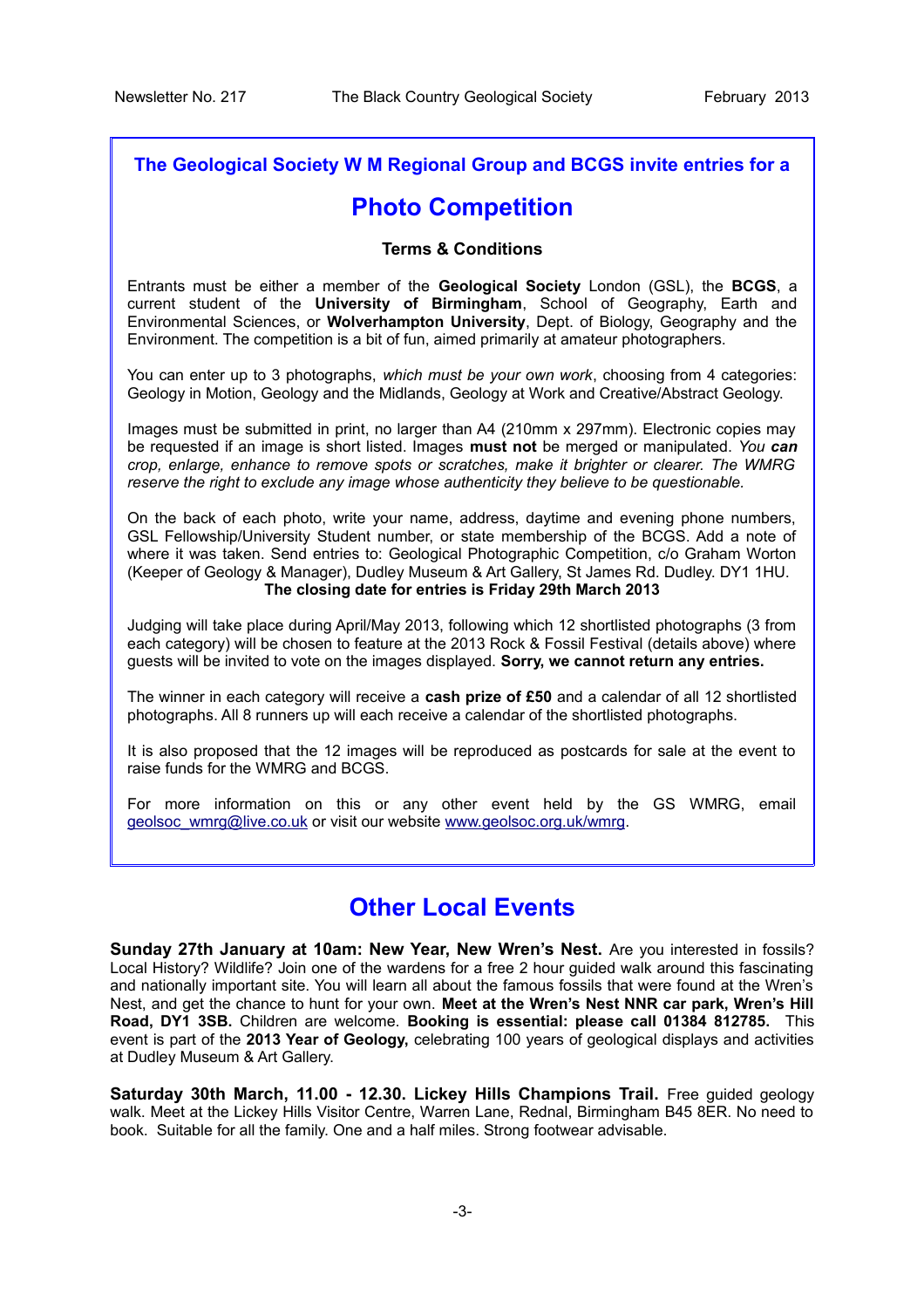# **Dudley Museum & Art Gallery**

**Rock and fossil identification 11.00 - 1.00** by appointment on the following Wednesdays: 20th February, 10th April, 29th May, 7th, 21st, 28th August and 30th October. Bring along your rock and fossil finds to have them identified by resident experts. Free of charge. Contact details as on p.2.

**Dudley Rock & Fossil Festival: Saturday 28th September 10.00 - 5.00** and **Sunday 29th September 10.00 - 4.00.** More details to follow.

# **Other Societies**

BCGS members are normally welcome to attend meetings of other societies, but should always check first with the relevant representative. Summarised information for the **next two months** is given in our Newsletter. Further information can be found on individual Society web sites.

# **Lapworth Lectures**

**Monday 28th January: Permissive environments or biological innovation?** Fresh insights into the Cambrian explosion. Speaker: Dr Graham Shields, University College London.

**Monday 11th February: First century of Geochronology, from Holmes to EARTHTIME.** Speaker: Dr Daniel Condon, NERC Isotope Geosciences Laboratory.

**Monday 25th February: Drilling deep for renewable heat:** recent geothermal experiences in northern England. Speaker: Professor Paul Younger, University of Glasgow.

**Monday 11th March: In the footsteps of Professor Lidenbrock: a geochemical journey** to the Centre of the Earth. Speaker: Professor Rob Ellam FRSE, Director, Scottish Universities Environmental Research Centre.

Lectures at 5.00 in the Palaeontology Lab (G21), Earth Sciences, University of Birmingham. For further info phone: 0121 414 7294 or visit:<http://www.lapworth.bham.ac.uk/events/lectures.shtml>

# **Manchester Geological Association**

**Tuesday 12th March at 18:30: Now that the dust has settled... The Impacts of Icelandic Volcanic Eruptions.** Speaker: Professor Fiona Tweed, Staffordshire University. Joint Meeting with the Geographical Association.

Further information about indoor meetings go to:<http://www.mangeolassoc.org.uk/>or email [lectures@mangeolassoc.org.uk](mailto:lectures@mangeolassoc.org.uk) Visitors are always welcome.

# **The Oxford Colloquium**

**Saturday 16th March: Day of Lectures.** Six distinguished speakers will give illustrated lectures on topics drawn from across the Earth sciences**.** Colloquium goers not only experience a sumptuous smörgåsbord of geo-disciplines, they benefit from meeting like-minded individuals in and around the museum precincts. This event is organised by the Oxford Geology Group.

The speakers are: Prof. Simon Conway Morris, Prof. John Tellam, Prof. Peter Burgess, Dr Dave Waters, Prof. Martin Siegert and Dr. Richard Walker.

Further information:<http://oxgg.org.uk/the-oxford-colloquium/>Tickets: £15.00. Purchase (in person) from the Oxford University Museum of Natural History shop, or by mail from Alison Saunders. Contact her at [events@oxgg.org.uk.](mailto:events@oxgg.org.uk)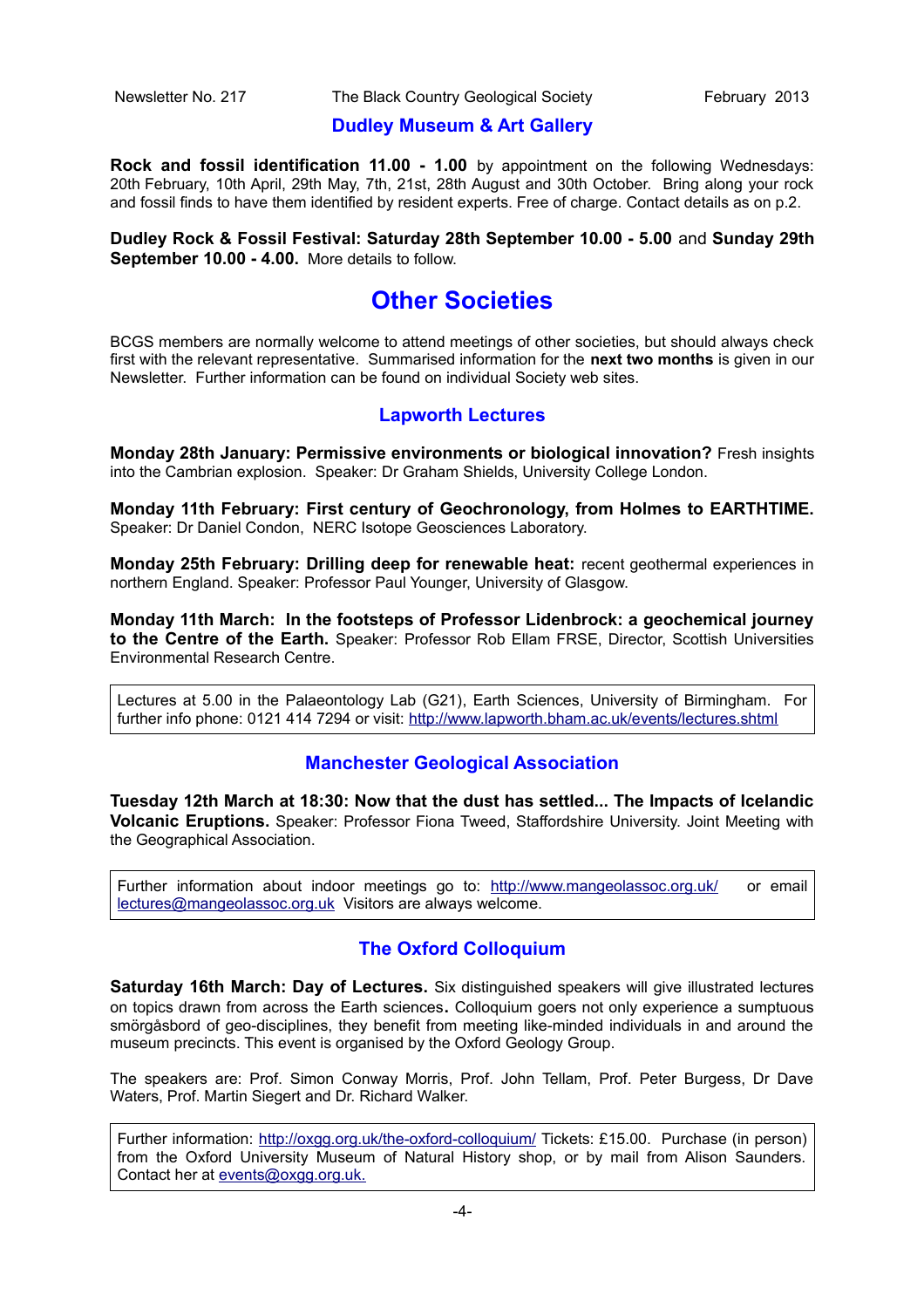# **North Staffordshire Group of the Geologists' Association**

**Thursday 7th February: How big is your bang? (Volcanoes).** Speaker: Dr Dougal Jerram (Dougal Earth).

**Thursday 14th March at 7.00: AGM and Chairman's address. How (or how not) to drill an oil well.** Speaker: David Osborn.

All talks are held in William Smith Building Room 0.06, Keele University, at 7.30. Further information at: [www.esci.keele.ac.uk/nsgga/](http://www.esci.keele.ac.uk/nsgga/)

# **Teme Valley Geological Society**

**Monday 18th February: From Ice to Fire: geology in action in Spitsbergen, Iceland and Galapagos.** Speaker: Andrew Jenkinson.

**Monday 18th March: Finding gold - from the Solomon Islands to Scotland.** Speaker: Gawen Jenkin.

Meetings are generally held in Martley Memorial Hall, Martley. £3 non-members or join on day. For more details visit: [http://www.geo-village.eu/](http://www.geo-village.eu/%20) or contact John Nicklin, 01886 888318, 0774 977 4432

### **Geological Society West Midlands Regional Group**

**Tuesday 12th February at 6.30: Geohazards in the UK.** Speaker: Hon Prof. Martin Culshaw, Birmingham University. At the Lapworth Museum of Geology, University of Birmingham. Refreshments in the Museum from 18:00. The talk will commence in the adjacent Earth Imaging Lab.

For further info, please contact the Group: Secretary, Daniel Welch: [geolsoc\\_wmrg@live.co.uk.](mailto:geolsoc_wmrg@live.co.uk)

### **Warwickshire Geological Conservation Group**

**Wednesday 20th February: Mining the Heritage Seam.** Speaker: Graham Worton, Keeper of Geology at Dudley Museum.

**Wednesday 20th March: Snowball Earth.** Speaker: Dr Emily McMillan.

All meetings will be held in The Lammas Room, Hill Close Gardens, Warwick CV34 6HF and start at 7.00 for 7.30 – coffee beforehand! For more details visit:<http://www.wgcg.co.uk/>or contact Ian Fenwick [swift@ianfenwick.f2s.com](mailto:swift@ianfenwick.f2s.com) or 01926-512531. There is a charge of £2.00 for non-members.

### **Shropshire Geological Society**

**Wednesday 13th February: Seeing inside the stones:** viewing fossils in rock courtesy of the latest scanning technology and red-green 3D glasses (supplied). Guest speaker: Dr Imran Rahman

**Wednesday 13th March**: **Mesozoic marine monsters.** Guest speaker: Dr Adam Smith

Generally held at Shire Hall, Shrewsbury, commencing at 7.15 for 7.30. A nominal charge is levied for attendance by non-members. Further info at: [www.shropshiregeology.org.uk/](http://www.shropshiregeology.org.uk/)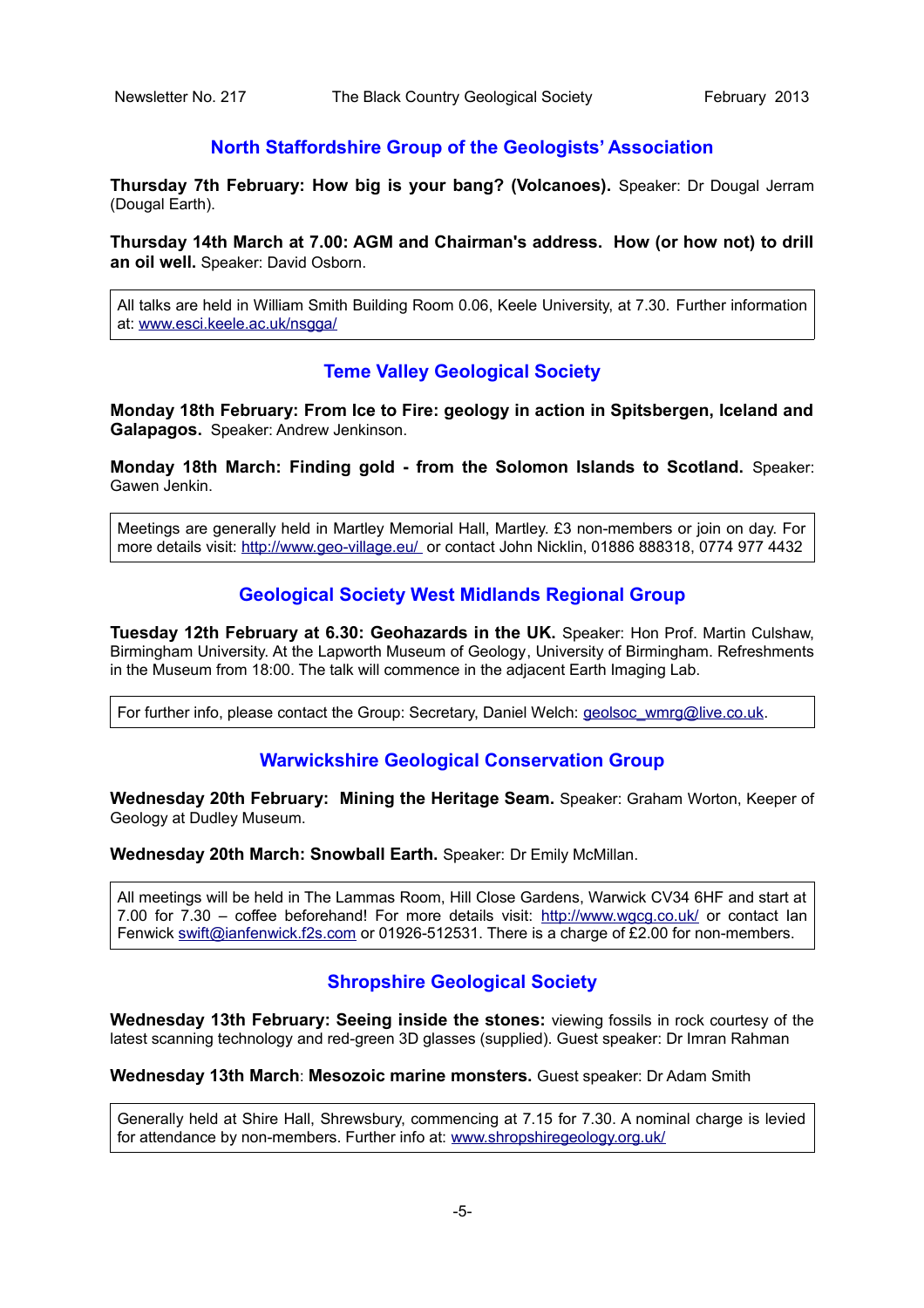# **Herdman Society Symposium**

#### **Saturday 16th February 9.30 - 5.00: 'Geoscience Frontiers 4'**

A day of lectures at the Sherrington Lecture Theatre, University of Liverpool, and wine reception from 5.00 - 6.00. Full details will be published in early January. The charge to non-students will, subject to sponsorship, probably be £10, which includes programme, buffet lunch, tea/coffee and wine reception.

Dr Roger Benson (Oxford) **Dinosaur evolution and Mesozoic faunas as a guide to biodiversity** Dr Gareth Collins (Imperial) **Impact: Earth! The hazard and mitigation of asteroid impacts** Prof Fergus Gibb (Sheffield) **Nuclear waste: geology has a better answer** Prof Cor Langereis (Utrecht) **The past and future of the Mediterranean** Dr Ed Llewellin (Durham) **Bubble, bang, burp! Big experiments in volcano physics** Prof Paul Wignall (Leeds) **The end-Permian mass extinction and its aftermath**

Persons interested in attending should contact Helen Kokelaar, e-mail: [herdman@liverpool.ac.uk](mailto:herdman@liverpool.ac.uk)

# **Woolhope Naturalists' Field Club - Geology Section**

**Friday 22nd February: The Road from Damascus to the Seven Pillars of Wisdom.** Speaker: Dr Sue Hay.

Guests are welcome, but must take day membership of the Club: £2.00. Further information: Sue Hay on 01432 357138, email [svh.gabbros@btinternet.com](mailto:svh.gabbros@btinternet.com) or visit their web site: [www.woolhopeclub.org.uk/Geology\\_Section/default.htm](http://www.woolhopeclub.org.uk/Geology_Section/default.htm)

# **Mid Wales Geology Club**

**Wednesday 20th February: The Age of the Earth: A History.** Speaker: Colin Humphrey.

**Wednesday 20th March: UK earthquakes & the Centenary of John Milne.** Guest Speaker: Dr Ian Stimpson.

Indoor meetings are in Newtown, at Plas Dolerw. Meet at 7.15 for 7.30pm. Further information: Tony Thorp (Ed. newsletter & Hon. Sec): Tel. 01686 624820 and 622517 [jathorp@uku.co.uk](mailto:jathorp@uku.co.uk) Web site: [http://midwalesgeology.org.uk](http://midwalesgeology.org.uk/)

# **Volunteers Needed for BCGS Committee**

Alan Cutler and Graham Worton will be leaving the committee after the AGM in March, and we thank them for their long and dedicated service to the Society. Indeed, Alan was a founder member when the Society was re-born in 1975, and has remained in office ever since. To ensure the continuing success of the Society, we need new volunteers to step forward for election to the BCGS Committee at the AGM.

**Volunteers/nominations are needed for a Vice Chairman and a Meetings Secretary**

Additional committee members would also be very welcome. If you would be interested in either of these posts, joining the committee, or for further information please contact: the Chairman, Gordon Hensman, [chairman@bcgs.info](mailto:chairman@bcgs.info) or the Secretary, Linda Tonkin, [secretary@bcgs.info](mailto:secretary@bcgs.info)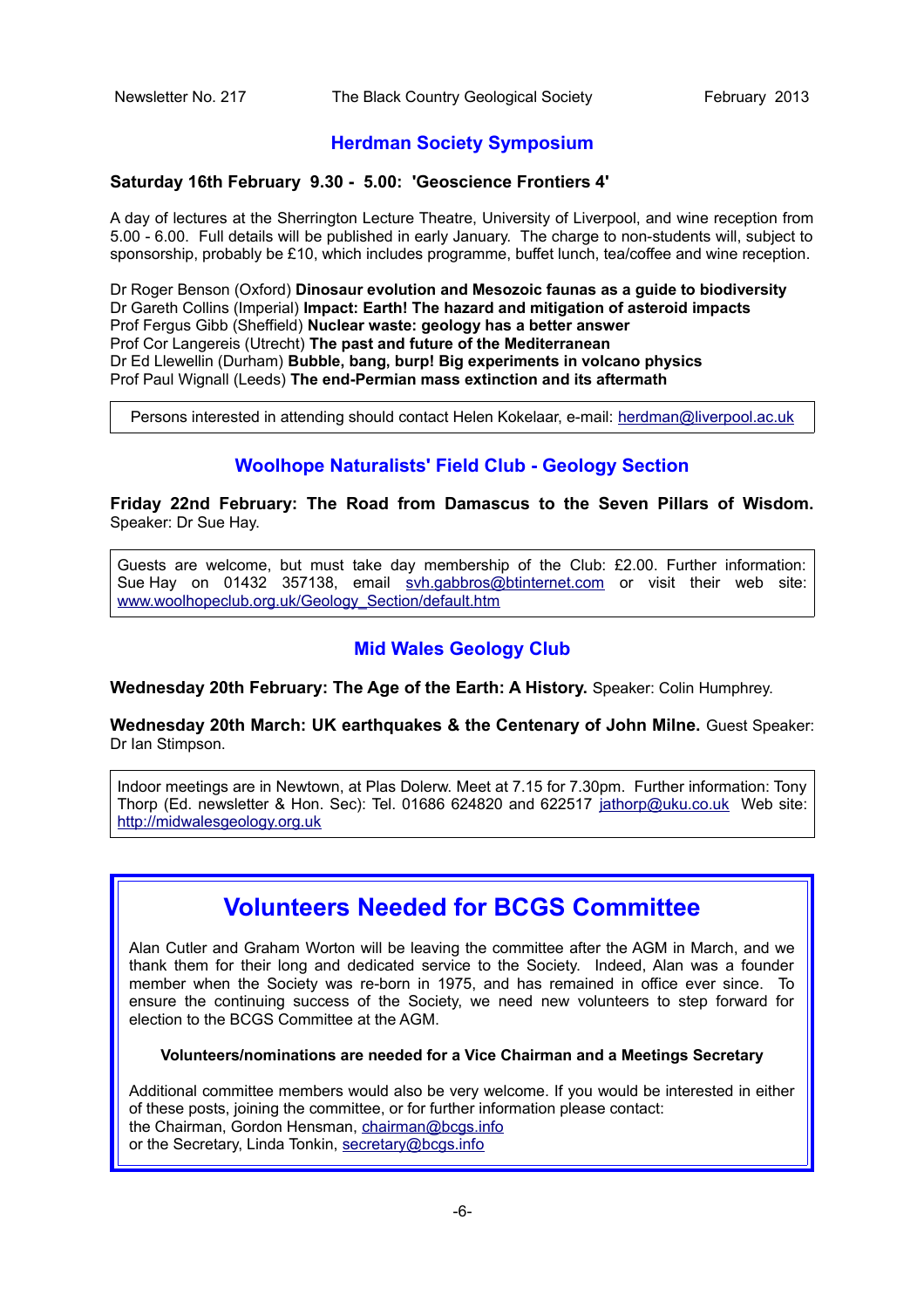# **Editorial**

The New Year brings a varied programme of events for the BCGS and some changes on the committee. Please see the item above on p.6, and please do give this some serious thought. Could you spare a little time to serve on the committee? Do you have any particular skills which might help with the Society's administration? Or would you just like to know more about how the Society ticks? Please don't wait to be nominated. The Chairman or Secretary would love to hear from any of you, and we are particularly hoping to attract some of our younger members. Do you have any ideas for the future of our Society?

Chris Broughton has appealed for some more help with the BCGS blog for the 'Geology Matters' web site. Can you help? If so, please contact the Secretary.

In our Newsletters we have made a point of drawing our readers' attention to any outside geological events which may be of interest, particularly those organised by other geological societies. Please contact me (Newsletter Editor) or the Secretary if you know of any geology-related forthcoming events, (especially local ones) which could be publicised in these pages.

There are two Conservation Days planned. Do come along if you can. These are proving to be highly successful events, where we can get to know each other in a friendly atmosphere and make a very positive contribution at the same time. It's amazing how much difference can be made in one short day by an enthusiastic team of helpers. Already, significant progress has been made at places such as Barrow Hill and Springvale Park. The next one is in the Rowley Hills (details on p.2).

Finally, please note the exciting Photo Competition which is being organised by the Geological Society West Midlands Regional Group. If you need an incentive, there are **prizes! (**Details on p.3.) ■

*Julie Schroder*

# **National Publicity for BCGS**

The monthly BBC Science magazine Focus, in its October edition 2012, carried a question about the possibility of melting lava. The answer given, informed us that it was done in 1993 in the laboratories of Massachusetts Institute of Technology. It struck me that they had no idea about the successful melting of Rowley Rag (olivine dolerite) in Victorian times in the Black Country. In fact they probably have no idea of the significance of the Black Country in creating the world's first industrial region and being the birthplace of the Industrial Revolution. Further, it is entirely possible that they have never heard of the Black Country! Please forgive a little cynicism.

Had they done their research thoroughly they would have found that in 1851, Henry Adcock, in an arrangement with Chance Bros. of Smethwick, used their reverberating furnaces to melt the local olivine dolerite from the Rowley Hills. He was able to cast a variety of articles such as slabs for steps and tables, window heads and sills, mantelpieces, doorway steps, and lintels.

Unfortunately, the cost of melting the stone was prohibitive, and so by 1866 production had ceased. There are some remaining examples of his products such as the Old Vestry, Edgbaston (at the Five Ways B'ham), and terraces at Aston Park and Wolverhampton. It seems likely that there are other examples still extant, so if you know the location of any of them, please let us know.

Prior to Adcock's efforts, Sir James Hall (1761-1832), a friend of Lavoisier and James Hutton, also experimented with melting lava at the end of the 18th and beginning of the 19th centuries. The apparatus he used, such as his crucible and specimens of marble he produced from chalk, are in the Geological Museum, London.

I sent this information to Focus and they published it in the January edition, No. 250 p.12, complete with reference to the Black Country Geological Society. ■

*Gordon Hensman*

*(See the Member's Forum p.18 for more on the Rowley Rag. Ed.)*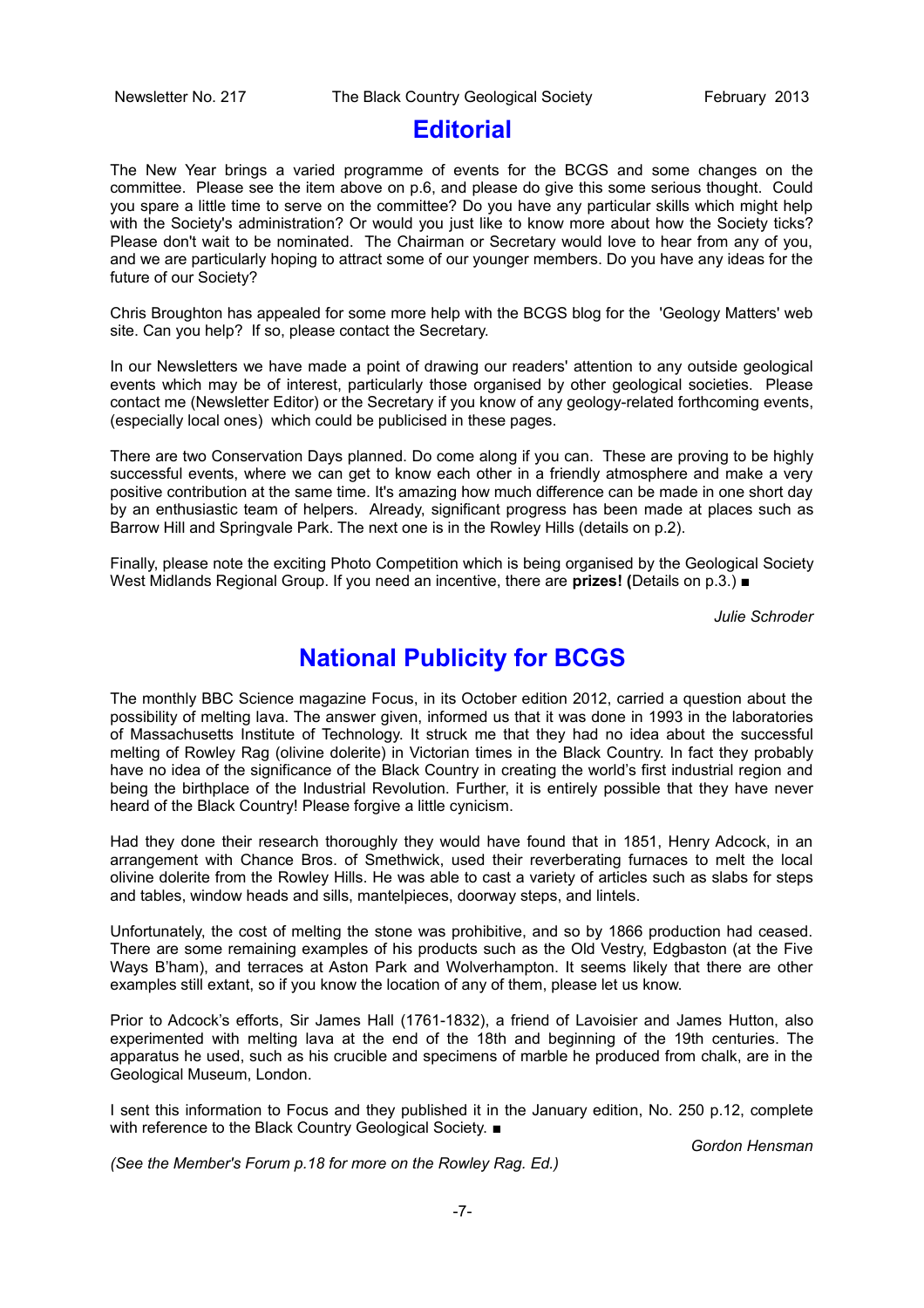# **The Oxford Natural History Societies Symposium**

My husband John and I represented the BCGS at this event which was held at the Oxford Natural History Museum on Saturday 1st December 2012. Attended by around 50 delegates, there were representatives from a wide range of Natural History and Geological Societies covering an area within reach of a day's visit to the Museum.

Paul Smith, recently appointed as Museum Director, explained that the aim of the Symposium was to explore ways in which the Museum exhibits and facilities might better serve the local community and special interest groups from the surrounding area. With the Museum closed to the public for roof restoration during 2013, outreach work takes on a new significance. Paul emphasized that the Museum is first and foremost an international centre of excellence, where collection based activities are paramount. Research, interpretation of exhibitions, public engagement, education, and a close partnership with volunteers all play an important part in the strategic vision for the future.

A lively talk by Darren Mann, Assistant Curator of Entomology, revealed that the Museum is home to around 6 million insect specimens, and Chris Jarvis, the Education Officer, gave us an insight into the wide variety of educational initiatives on offer for all age groups: there are objects to handle, family friendly lectures, opportunities to talk to experts and things to make. Oxford University students are on hand to do experiments for children on 'Science Saturdays' and they get professional support to help with delivery of speeches and talks to visitors. There is an after school club and a good relationship with local schools, though Chris recognises the need to focus more on engaging with secondary school pupils. With over half a million visitors a year, and a spectacular range of exhibits, Chris admitted that motivation is not a big problem here. But it is evident that all this would not happen without the enthusiasm and dedication of the Museum staff.

There was a choice of 'behind the scenes' tours based on the Museum's four distinct collections: Geology, Mineralogy, Zoology and Entomology. Paul Smith took us round the labyrinth of corridors housing geological specimens, books and historic documents. He specially mentioned that most of the Silurian fossils in the collection came from Dudley, and there are numerous drawers containing these. The highlight for us was a bound volume of the William Smith 1815 map presented as an atlas measuring about 2 feet by 18 inches. Lack of exposure to the light has resulted in exceptional preservation of the detail and colours - a beautiful work of art as well as a remarkable record of our geological history.

Monica Price escorted us around the behind-the-scenes mineral collection with breathtaking specimens on display, too numerous to mention. This is the second largest mineral collection in the country, and Monica emphasized its great importance. Many of the specimens were obtained during the heyday of the mining and quarrying industries in the 19th and 20th centuries, and with their decline this source has now virtually dried up.

After the guided tours we congregated in a newly opened education facility, and a lively discussion ensued. We learned that this facility can be booked at very low cost, and it became clear that many of the delegates were unaware that the Museum could offer them so much support. Each of us was asked to fill in a questionnaire to help the museum understand how they might support our organisation.

After the doors had closed to the public, the afternoon ended with an excellent buffet in the surreal surroundings of the museum exhibits, with the drinks table set disconcertingly under the gaping maw of



*Oxford Natural History Museum*

Tyrannosaurus Rex. This was a most enjoyable, informative and thought-provoking event, and we felt very privileged to be a part of it. We will look forward to Paul Smith's talk at our indoor meeting on 29th April, and to another chance to see behind the scenes on our field trip to the Museum in May watch for the date and don't miss this opportunity! ■

*Julie Schroder*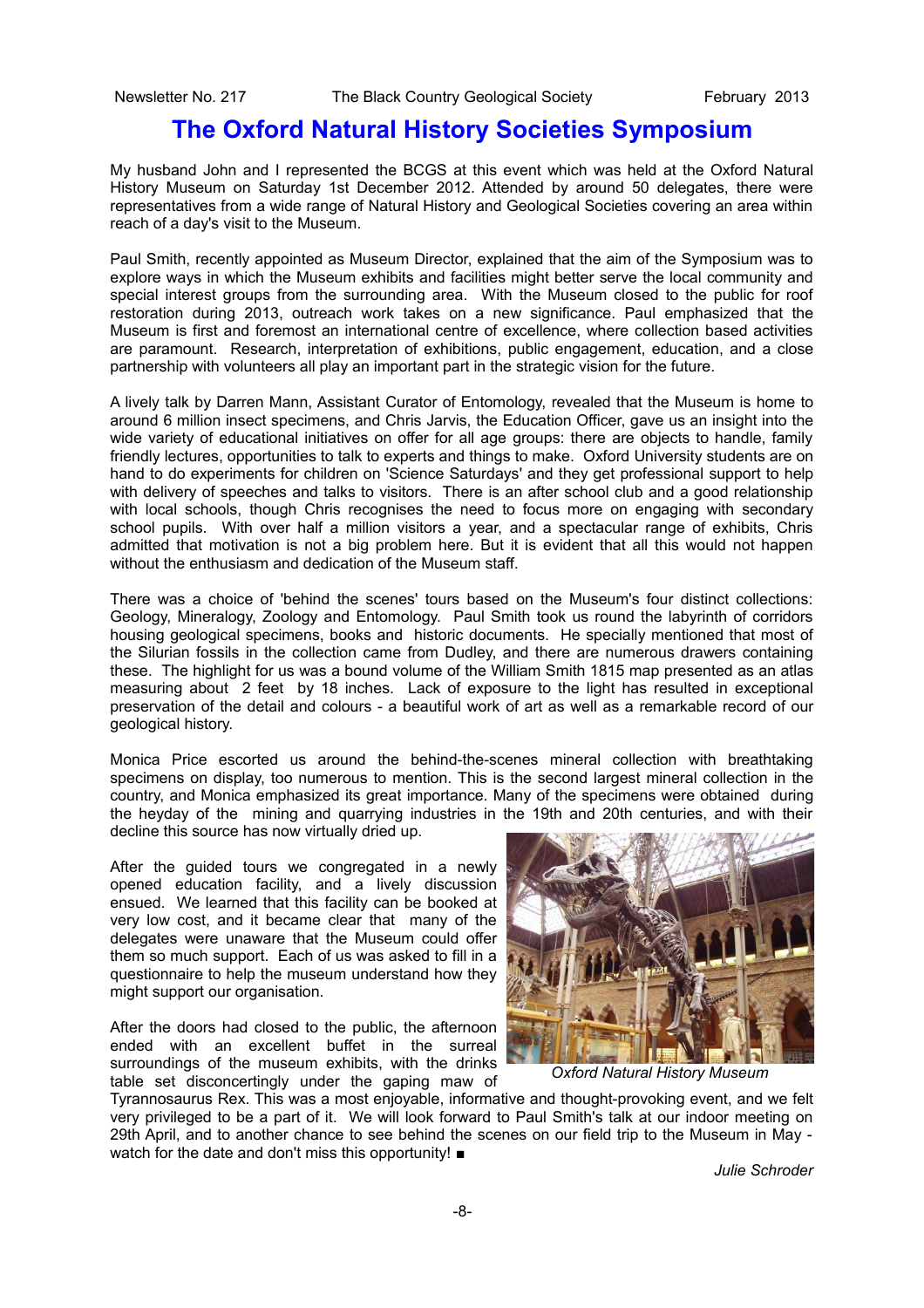# **The Dudley Bug**

# **Welcome**

Happy New Year, we hope you all had a great Christmas and New Year. In this issue of the 'Dudley Bug' we are bringing part one of two articles about glacial environments. Part one is focusing on the typical features of a glacial environment. Part two, which will be in the next newsletter focuses on periglacial environments.

Alison and Chris

# **Glacial Environments**

Ice has the power to transform landscapes, creating unique landforms which are specific to glacial environments. Glacial ice is continually moving, eroding the rocks over which it is flowing. A number of glacial landforms can be identified, for example:



*Typical glacial valley features (Image from Wikipedia)*

**Arête:** Formed by two cirques/corries eroding backwards to form a sharp edged ridge which runs from the summit.

**Corrie/Cirque/Cwm:** The rotational movement of ice at the starting point of a glacier which erodes the rock beneath to leave a circular depression with a relatively smooth surface. A good example of this is Cwm Idwal in Snowdonia, Wales. It is important to note that different countries have different names for these features; Corrie in Scotland, Cirque in France and Cwm in Wales.

**Corrie lochan/Tarn:** A small lake which forms in the hollow at the base of a corrie/cirque.

**Glacial trough/U shaped valley:** The main valley glacier has flowed down the river valley eroding the sides to form a valley which is wider, with steeper sides compared to before the glacier had formed. A good example is the Nant Ffrancon Valley in Snowdonia, Wales.

**Hanging valley:** A neighbouring valley which once had a smaller glacier joining one of a larger volume



*Nant Ffrancon Valley, Snowdonia (From WikiCommons)*

is left hanging high up over the main glacial valley.

**Pyramidal peak/Horn:** Three or more corries/cirques/cwms have eroded backwards forming a peak in the centre e.g Snowdon.

**Truncated spur:** The interlocking river valley spurs formed during normal periods when rivers are present and eroded backwards.

The formation of these landforms leaves behind debris which can range in type, size and composition. The position within the ice in which the debris forms can be classified as **supraglacial debris** (transported on the ice surface), **englacial debris** (transported within ►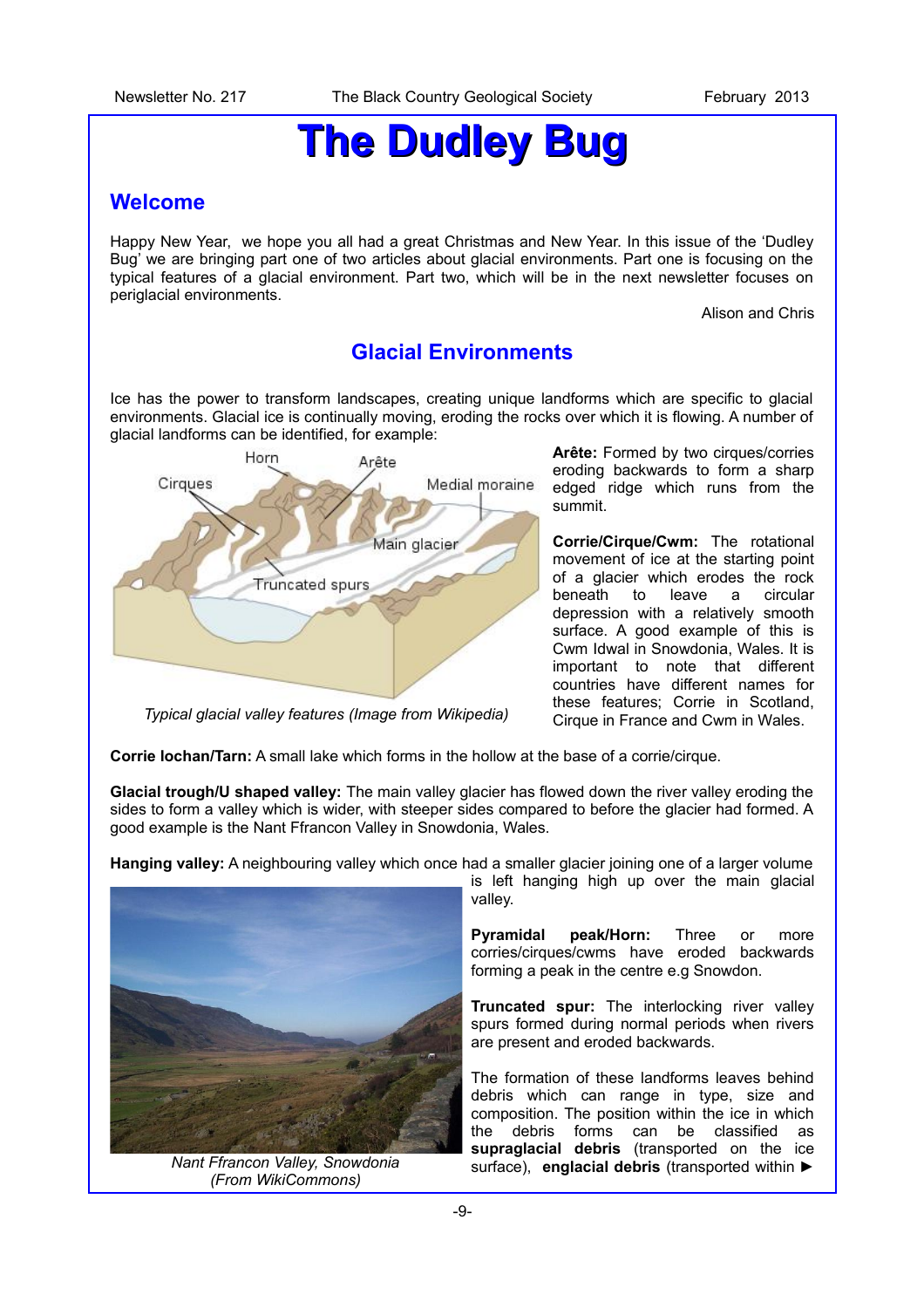the ice) or **subglacial debris** (transported at the base/below the ice). Debris deposited directly by the glacier is identified as a **glacial deposit.** Debris which has been deposited by the meltwater from the glacier is called **fluvio-glacial debris.**

Glacial deposits are often easy to identify because they are unsorted deposits, which contain a wide range of grain and clast sizes from fine clay or silt to large boulders (up to several metres in size).



These types of deposits are known as **glacial till** or **boulder clay**. Glacial till is split into different types, depending on where it was deposited:

**Lodgement till:** Formed due to the pressure of the ice on the base of the glacier. This leaves a form of till which can be identified by the aligned clasts which align themselves to the flow direction of the ice.

**Ablation till:** Formed through supraglacial, subglacial and englacial debris deposition. Ablation till is typically unsorted, unstratified and very poorly compacted, which can lead to slumping.

**Modified till:** Till which has been reworked by glacial advances which will move material deposited by earlier cold phases. Glacial meltwater may also alter previous till deposits.

When you visit a post glacial landscape, such as those seen in the Highlands of Scotland or Snowdonia in Wales, there are many landscape features which tell you that a glacial landscape once existed there. Features include:

**Drumlin:** An elongated elliptical hill which is made up of poorly consolidated debris. Drumlins are formed beneath the moving ice and typically align themselves to the direction of ice movement. They can be up to many tens of metres in length, up to 60m in height and typically form in 'swarms'. The steep side faces towards the oncoming ice.

**Erratics:** Large boulders of rock which are transported huge distances (sometimes hundreds of kilometres) within the ice, before being deposited as the ice melts and retreats. Erratics are easy to identify because they are usually of a different composition to the rocks on which they are deposited.

**Moraine:** Rock deposits formed at the side of the glacier (**lateral moraine**) or in the centre of the ice on the surface (**medial moraine**). This is formed by the frost shattering and abrasion of rocks on the valley side. The rock falls onto the surface of the ice and is carried down the valley. Medial moraine is formed when two valley glaciers meet and merge forming a central deposit. One final type of moraine is **terminal/recessional moraine** which is when the sediment is deposited at the furthest advance of the glacier before it retreats.

The meltwater within a glacial landscape forms a number of landforms including **eskers** (long narrow ridges of sorted sands and gravels), **kames** (deposited on the edges of glaciers) and



*Granite glacial erratic on dolostone deposits on the Isle of Skye (Photo taken by A Roberts, 2008)*

finally **kettle holes** (formed by detached blocks of ice left behind as the ice has retreated). These are usually buried into the fluvio-glacial deposits and leave upturned kettle-like depressions where they have melted).

**Varves** are formed in proglacial lakes by the deposition of fine sediment into the water. These display seasonal variation through distinct bands. A proglacial lake is found at the front of a glacier's snout. Within the varves there are occasional pebbles which have been dropped into the water from blocks of floating ice on the surface of the lake. These pebbles are known as **drop stones**. ■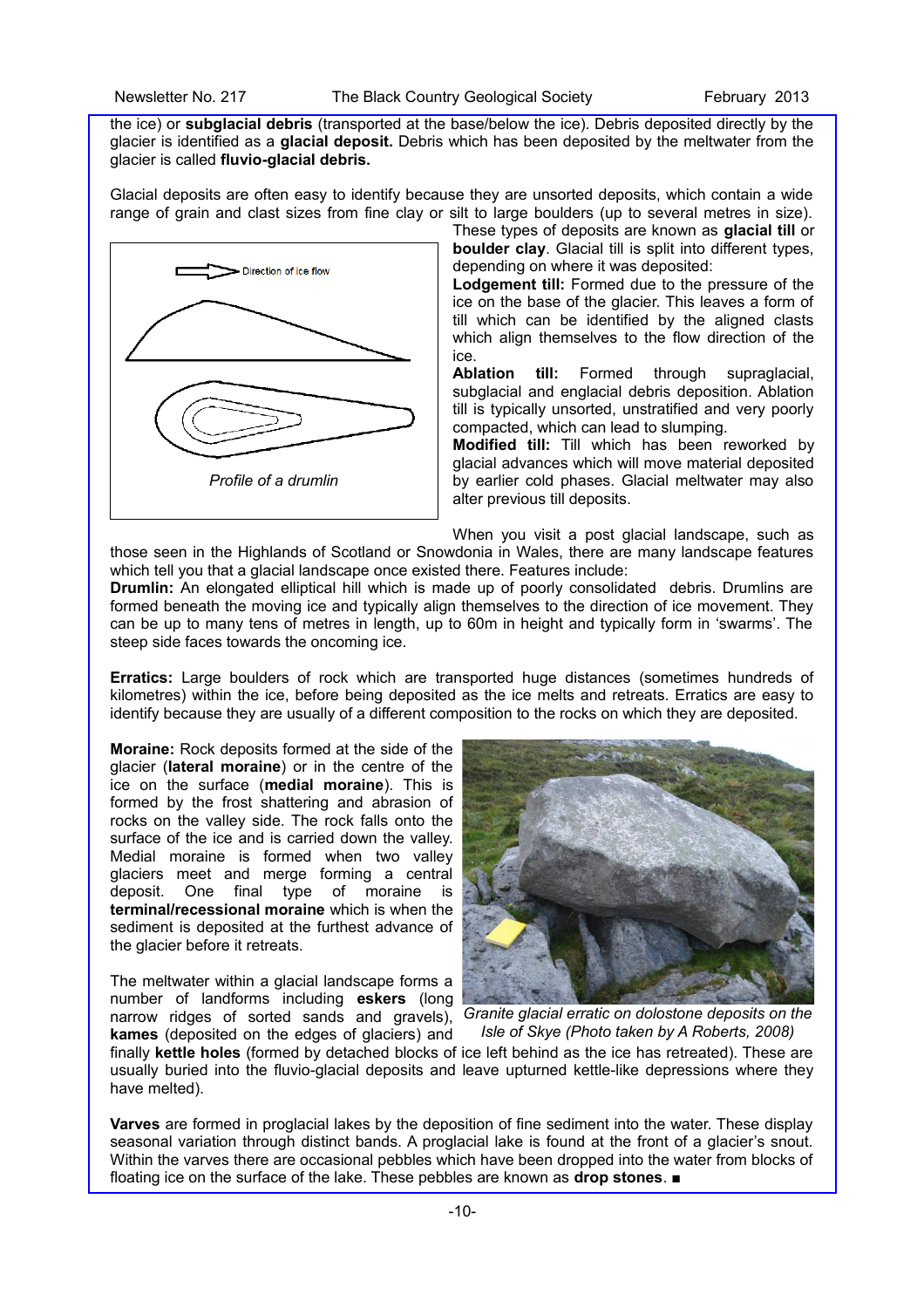# Please send material for the next Newsletter to:

# [newsletter@bcgs.info](mailto:newsletter@bcgs.info)

**42 Billesley Lane, Moseley, Birmingham, B13 9QS.**

# **Field Meeting Report**

### **Sunday 14th October 2012: Charnwood Forest, Leicestershire, led by Mike Allen** (BCGS).

After a cold and frosty start we met Mike Allen at the M1 Junction 22 services at 10:00 am. From here we drove east to **Markfield (Stop 1**), and piled into two cars. Next we drove north and west to **Charnwood Lodge Drive (Stop 2),** then north to **Morley Quarry (Stop 3)** where we stopped for lunch. Driving south and east we spent the afternoon walking round **Bradgate Park (Stop 4)**, before heading back to Markfield around 17:30.

The Charnwood Forest is a region of Leicestershire bounded by Leicester, Coalville and Loughborugh with the M1 motorway cutting through it between Junctions 22 and 23. The topography of the area is gently undulating with isolated hills, including Cliffe Hill, Spring Hill, Beacon Hill and the highest, at 180m, Bardon Hill. A centuries old legacy of mineral extraction has left behind numerous quarries, including Bardon Hill, Markfield and Morley, which pock-mark the area.

Generally the rocks of Charnwood Forest belong to the Charnian Supergroup. This is split into three main groups that include the Blackbrook Group (oldest), Maplewells Group (middle) and the Brand Group (youngest).

| Age                   | Group              | <b>Charnian Super Group</b>                                  |  |  |  |  |  |
|-----------------------|--------------------|--------------------------------------------------------------|--|--|--|--|--|
| <b>Permo-Triassic</b> |                    | <b>Mercia Mudstone Group</b>                                 |  |  |  |  |  |
| Cambrian              | <b>Brand Group</b> | Swithland Greywacke Formation, undivided                     |  |  |  |  |  |
|                       |                    | Hanging Rocks Conglomerate/Stable Pit Quartzite              |  |  |  |  |  |
| Precambrian           | <b>Maplewells</b>  | Swithland Camp Conglomerate                                  |  |  |  |  |  |
|                       | Group              | Bradgate Tuff Formation, undivided (Stop 1: Markfield, Altar |  |  |  |  |  |
|                       |                    | Rocks. Stop 4: Bradgate Park)                                |  |  |  |  |  |
|                       |                    | Sliding Stone Slump Breccia (Slate Agglomerate or            |  |  |  |  |  |
|                       |                    | Outwoods Breccia Member) (Stop 1: Markfield, Altar Rocks.    |  |  |  |  |  |
|                       |                    | Stop 4: Bradgate Park)                                       |  |  |  |  |  |
|                       |                    | Park Breccia                                                 |  |  |  |  |  |
|                       |                    | <b>Buck Hills Greywacke</b>                                  |  |  |  |  |  |
|                       |                    | Dacites and Andesites                                        |  |  |  |  |  |
|                       |                    | Charnwood Lodge Agglomerate (Sandhills Lodge Member)         |  |  |  |  |  |
|                       |                    | (Stop 2: Charnwood Lodge Drive)                              |  |  |  |  |  |
|                       |                    | Beacon Hill Tuff Formation, undivided                        |  |  |  |  |  |
|                       |                    | Benscliffe Agglomerate (Felsitic Agglomerate)                |  |  |  |  |  |
|                       | <b>Blackbrook</b>  | One Barrow Breccia                                           |  |  |  |  |  |
|                       | Group              | Blackbrook Formation, undivided (Stop 3: Morley Quarry)      |  |  |  |  |  |

**Stop 1: Altar Rocks** (west of Markfield Quarry, NW of Markfield). The rocks here are stratigraphically within the upper part of the Maplewells Group and are Precambrian in age. They comprise two units of grey volcanic breccia overlying finer well-bedded ash deposits, which represent the boundary between the Bradgate Tuff and the underlying Sliding Stone Slump Breccia (or Slate Agglomerate). The presence of well defined cleavage, minor faulting and slickensides indicate that these rocks have been subjected to regional tectonic movements, possibly Caledonian or later. ►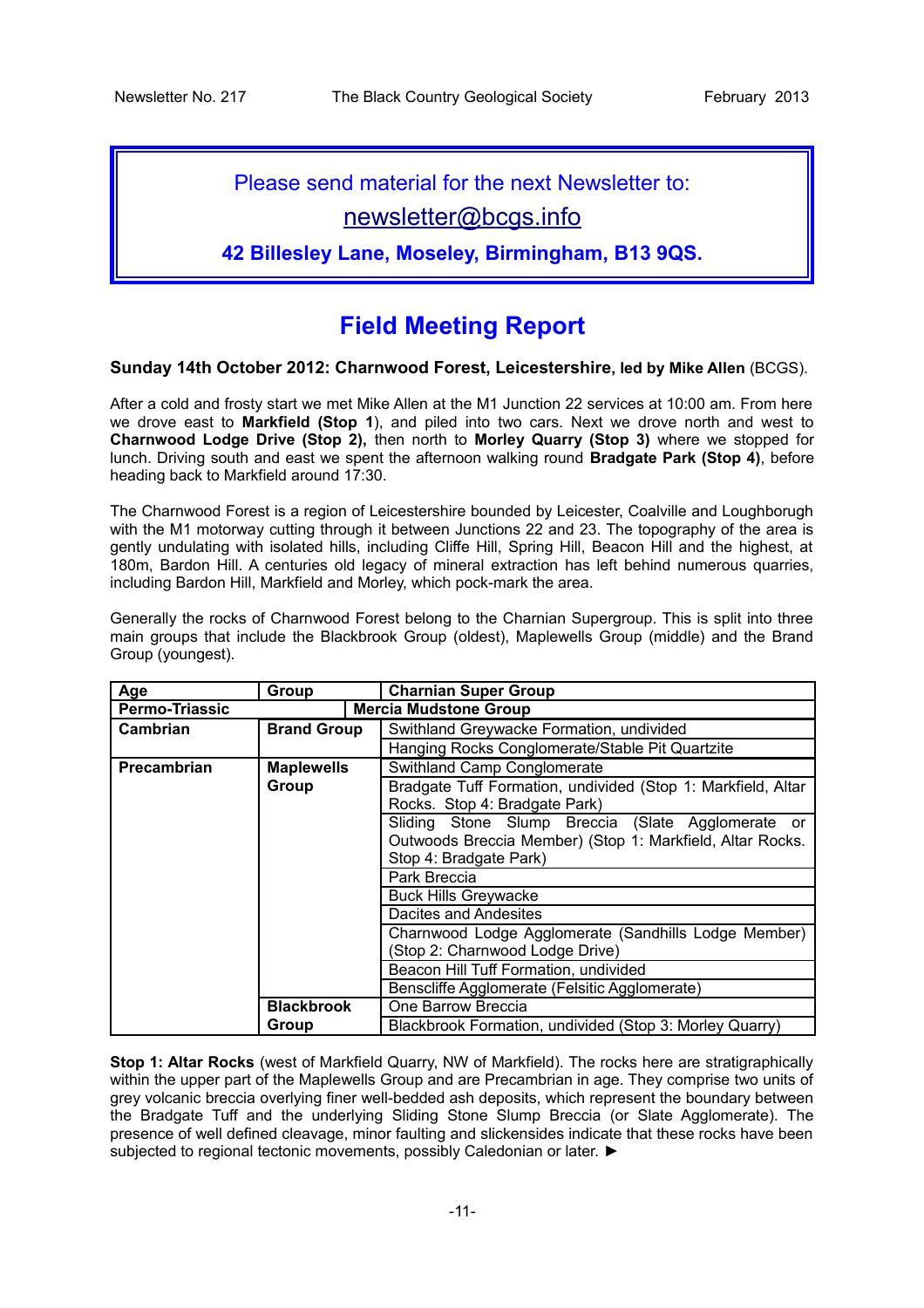**Stop 2: Charnwood Lodge Drive.** The rocks here are older than those of Stop 1, occurring towards the base of the Maplewells Group and still of Precambrian age. Here the rocks comprise a very coarse mottled volcanic agglomerate, which early geologists described as a 'bomb rock'. To the south and west of Stop 2 intruded sheets of diorite, dacite and andesite provide the elevated areas of Bardon Hill, Spring Hill and Whitwick. The age of the Charnwood Supergroup has been determined through radiometric dating of these intruded sheets. No ages are based on fossil evidence and the rocks of the 3 groups have been aged in terms of their relative positions to each other. However, things are still not that simple. The results of radiometric dating have



*Precambrian volcanic agglomerate*

provided two rather conflicting dates of approximately 603 (±2) Ma, i.e. Adelaidian, and 566 (±1) Ma, i.e. Ediacaran. If the age of these rocks is the latter then this would put them at a similar age to the Uriconian Volcanics and Longmyndian Supergroup rocks seen in Shropshire.



**Stop 3: Morley Quarry.** Here we observed some of the oldest and youngest rocks seen in the Charnwood area. The oldest rocks are Blackbrook Formation, Blackbrook Group, made up of sequences of bedded volcanic breccia dipping towards the NE. The youngest rocks of the area belong to the Triassic Mercia Mudstone Group (formerly Keuper Marl), which could be seen unconformably overlying the Blackbrook Formation within the southern face of Morley Quarry. A British Geological Survey borehole sunk within the Quarry has apparently proved that the Charnian Supergroup is over 830m thick.

*Morley Quarry*

**Stop 4: Bradgate Park.** Here the rocks are of similar age to those of Stop 1, within the top of the Maplewells Group and the base of the Brand Group. They generally comprise the mottled, pebbly Hanging Rocks Conglomerate/Stable Pit quartzite, interpreted as the base of the Cambrian. This unconformably overlies the fine brecciated volcaniclastic rocks of Precambrian Bradgate Tuff and Sliding Stone Slump Breccia. Once again cleavages, minor faulting and slickenslides were obvious. Careful study of the cleavage shows how Bradgate Park is at the nose of a single regional anticlinal fold plunging southeast-wards and dominating Charnwood Forest.

In a large sub-vertical bedding plane of the Bradgate Tuff we were able to see what makes the Charnwood Forest famous. The ideally low angled sunlight revealed round, concentric shapes interpreted as holdfasts, called Bradgatia discus. Feathery patterns have also been found here, which are believed to be feathery, sea pen like quills, which would have been held in place on the sea bed by the hold fasts. These fossils are called [Charnia](http://en.wikipedia.org/wiki/Charnia) masoni, which local schoolboy, [Roger Mason,](http://en.wikipedia.org/wiki/Roger_Mason_(geologist)) first discovered here in 1957.

No-one is totally sure what these fossils represent. Are they are animal, vegetable, fungi or a new kingdom? How did they feed? What did they eat? How did they reproduce? Other fossils have been

found and identified as Bradgatia linfordensis, Ivesheadia lobala, Shepshedia palmala. All comprise disc shapes and feathery fans, but it is unknown what exactly they are.

All the Precambrian/Cambrian rocks of the Charnian Supergroup appear to have a volcanic origin, as volcanic bombs, tuff, or ash deposited on relatively gentle volcanic slopes. Some of these deposits also show evidence of interaction with water suggesting that either they were deposited in shallow water or were transported there later. It is believed that the volcanic source of these rocks was close and towards the northwest. Towards the west (Whitwick) and the ►



*Precambrian holdfast, Bradgate Park*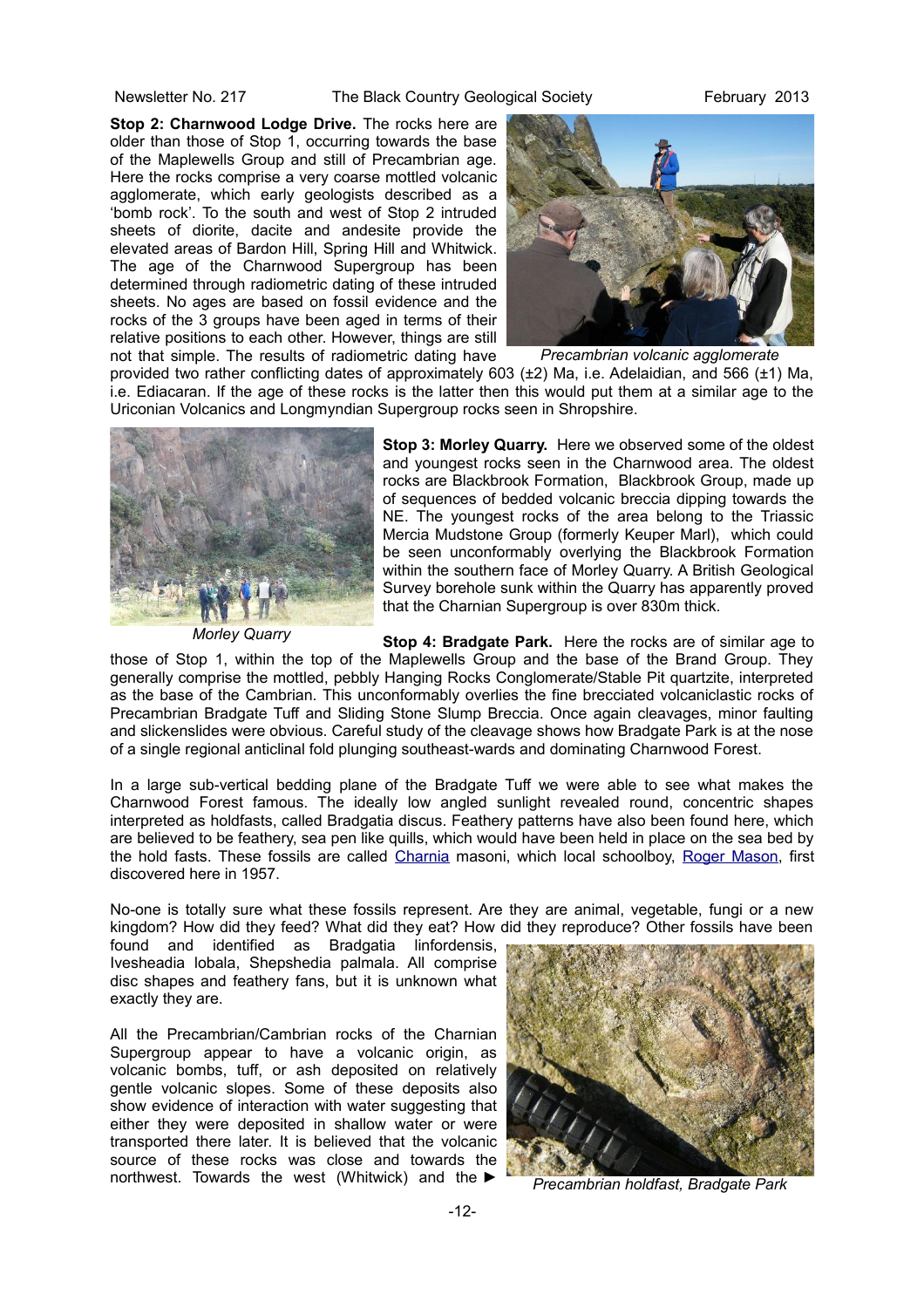southwest (Bardon Hill) low level acidic rocks were being intruded into wet sediments to produce features such as laccoliths and sills.

Like Shropshire's volcanic sequences, the Charnian Supergroup has been interpreted as being deposited within a volcanic island arc setting associated with Avalonia. At the time, Avalonia was approximately 60°- 65° south of the equator and had just broken away from Gondwanaland. Tectonic activity later resulted in folding, cleavage formation and faulting of these strata into a Precambrian/ Cambrian basement desert landscape. It would have been into this landscape that wadis, (temporary water courses subjected to seasonal flash flooding), cut their course during the Permo-Triassic. During the Triassic, Mercia Mudstone Group sediments infilled the wadis, and desert winds polished the underlying Precambrian/Cambrian rocks.

Charnwood Forest is a complex place full of many questions. I would like to thank Mike Allen for a very interesting day. He has offered to lead a trip to another part of the Forest next autumn, and I look forward to this. ■

*Andy Harrison*

# **Volcano Adventure in Weather-beaten Italy**

#### **Part 3: The Aeolian Islands - and Naples again**

The charming little town of Lipari on the island of the same name was our base for the final stage of the GA's Volcano Tour in April 2012. (See Newsletters 214 and 215 for Pts 1 and 2, 'Naples' and 'Sicily'.) Lipari is one of seven inhabited Aeolian islands which form part of a volcanic island arc rising from the Tyrrhenian sea to the north of Sicily. Along with several sea mounts, these mark the subduction zone where the African Plate plunges steeply below the Eurasian Plate. The islands have all become sub-aerial within the last million years, and display a wide and complex variety of magma types. Broadly, these form a spectrum ranging from basic to acidic with decreasing age, many with high potassium content.

Lipari emerged from the sea around 200,000 years ago, and has erupted magmas of most typical Aeolian types. A trip around the island focussed on the north eastern corner, scene of the most recent activity. Here, the rhyolitic Monte Pelato has been built entirely within the last 10,000 years. A late explosive phase produced a vast pumice cone, followed by flows of obsidian lava, and both of these products have been exploited commercially for many centuries. The old pumice quarry workings extend high up the mountain side, and in a roadside cutting we saw some spectacular flow-banded and 'snow-flake' obsidian in various stages of devitrification.



*Pumice quarry on the island of Lipari*

We headed south to the 'Belvedere di Quattrocchi' viewpoint. The dramatic west facing cliffs on the south west coast follow the line of a major north-south trending fault system, and cut through the two rhyolite lava domes of Mount Giardini and Mount Guardia, emplaced 13,000 to 25,000 years ago. The fault can be traced southwards to the island of Vulcano, and we could see steam rising enticingly from Vulcano's active Fossa cone, our next day's destination.

Though unimpressive in height, Vulcano has a deadly history and worryingly unpredictable future, amply justifying its distinction as the original namesake of all the world's subaerial magmatic ►



*Vulcano's active Fossa cone, looking towards Lipari*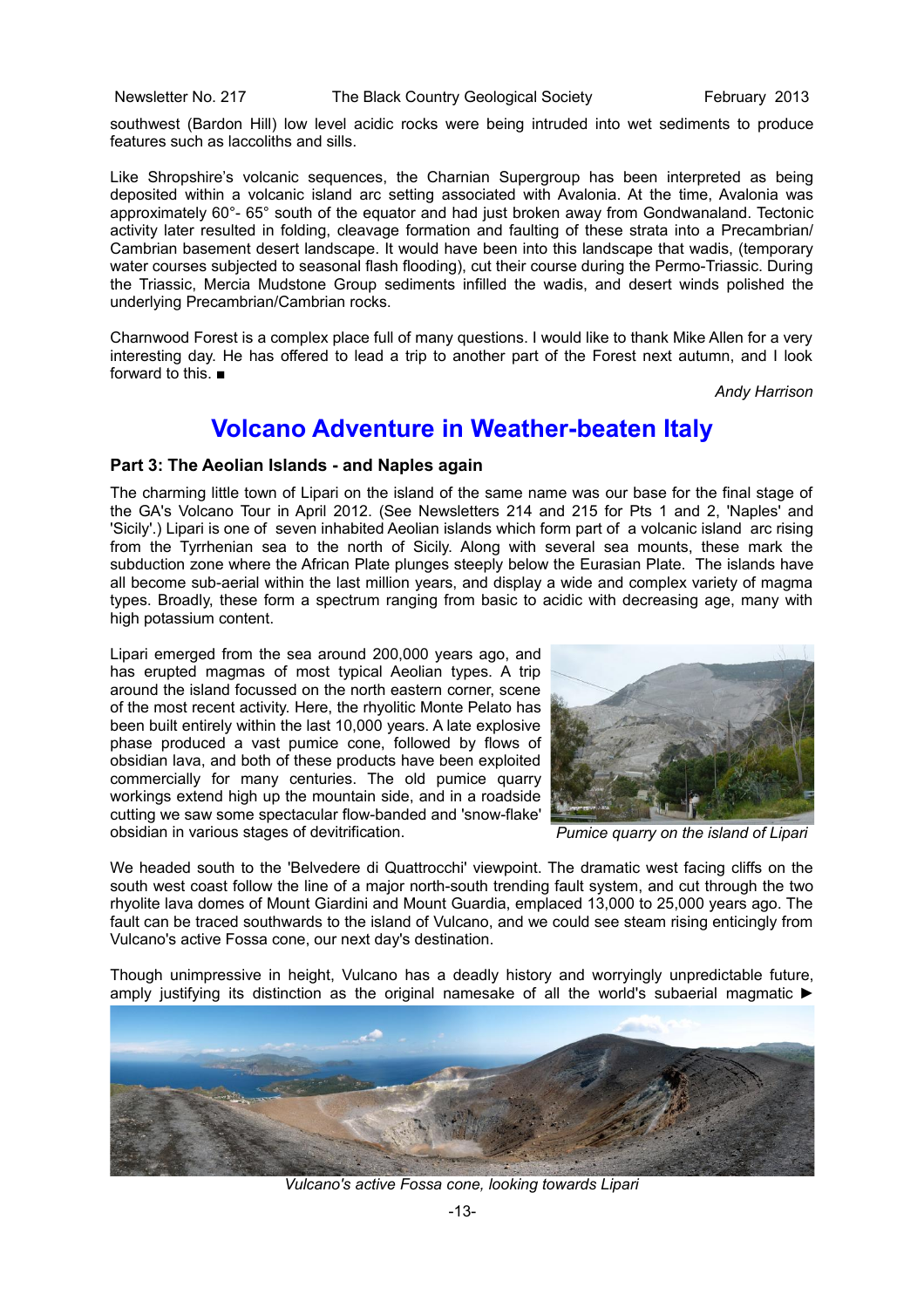edifices. Under welcome blue skies we gathered on the rim of the Fossa cone and it felt very satisfying to reach, at last, the summit of an active volcano - unthwarted by weather or human intervention! Vulcano arose above the sea about 160,000 years ago, and like Lipari has experienced many different phases and varieties of volcanic activity. La Fossa and the smaller cone of Vulcanello nearby are its most recent volcanic edifices, dating back 6000 years and to 183 BC respectively.

Reaching a discreet height of 391m above sea level, La Fossa lies roughly within overlapping craters of earlier volcanoes. The Piano caldera to the south is evidence of an early collapsed volcano, and to the west the Monte Lentia hills are the remains of a series of rhyolitic lava domes emplaced 25-15ka. These are connected with the lava domes in southern Lipari, visible to the north. Further collapse (15-8ka) formed the Fossa caldera and exposed a magnificent cross section through one of the Monte Lentia domes. Radial jointing is spectacularly displayed radiating like the spokes of a wheel from a central point.

The Fossa volcano is the product of a number of cycles of activity, and last erupted in 1888-90. The cone is made up of layers of ash, surge and flow deposits, and some huge 'breadcrust bombs' scattered around the rim bear witness to the intensity of the explosions which characterised that eruption. The throat of the caldera is blocked, but there is activity on the northern rim where a



*Needle-like sulphur crystals*

row of fumaroles belch poisonous



*A 'breadcrust bomb'* 

gases. The wind was blowing the fumes away from the rim, and we were able to get close to watch the magical process of sulphur deposits crystallising before our eyes, some forming exquisite needle-like structures.

After a brief visit to Vulcanello, it was pay-back time for the morning's beautiful weather conditions. The wind rose, then came the rain, and the sea became wild and angry. Our scheduled hydrofoil didn't appear. A car ferry was unable to

dock, and our characteristically unflappable leader, Paul Olver, looked increasingly worried as he phoned for ferry news. We wondered if he had a 'Plan B' for the impending prospect of being marooned on Vulcano - but we were assured that one brave hydrofoil was on its way! We huddled on the quay and waited for what seemed like hours, and breathed a sigh of relief when we were finally back in Lipari after a long and very bumpy journey.

Clear skies, but a choppy sea accompanied our journey to Stromboli, the most northerly of the Aeolian islands. But the towering cone of Stromboli remained resolutely truncated by persistent cloud cover as we arrived mid-afternoon, after a brief visit to Panarea en route. It was too late for all but a few mountain goats amongst us to attempt the summit (924m) so most of us settled for a walk around to the western flank, hoping for a view of some action from the edge of the huge land-slip scar known as the Sciarro del Fuoco ('Ski slope of Fire').

Stromboli, 'the Lighthouse of the Mediterranean' has been in a state of almost permanent activity throughout recorded history, with occasional violent outbursts of devastating intensity. Most of the

recent activity has been concentrated on the northwestern flank of the volcano, with regular explosions of potassium-rich basaltic lava sending pyroclastics and lava flows cascading down the Sciarro del Fuoco.

The clouds remained depressingly low as we reached the optimum viewpoint at 400m, but just before dusk the sky cleared to reveal the entire length of the Sciarro del Fuoco and several active craters near the summit. A few rumbles heralded further excitement as it went dark, and we were treated to some spectacular fireworks plus the sight and sound of ejected material bouncing down to the sea. Magic! and well worth the long journey. ►



*Stromboli*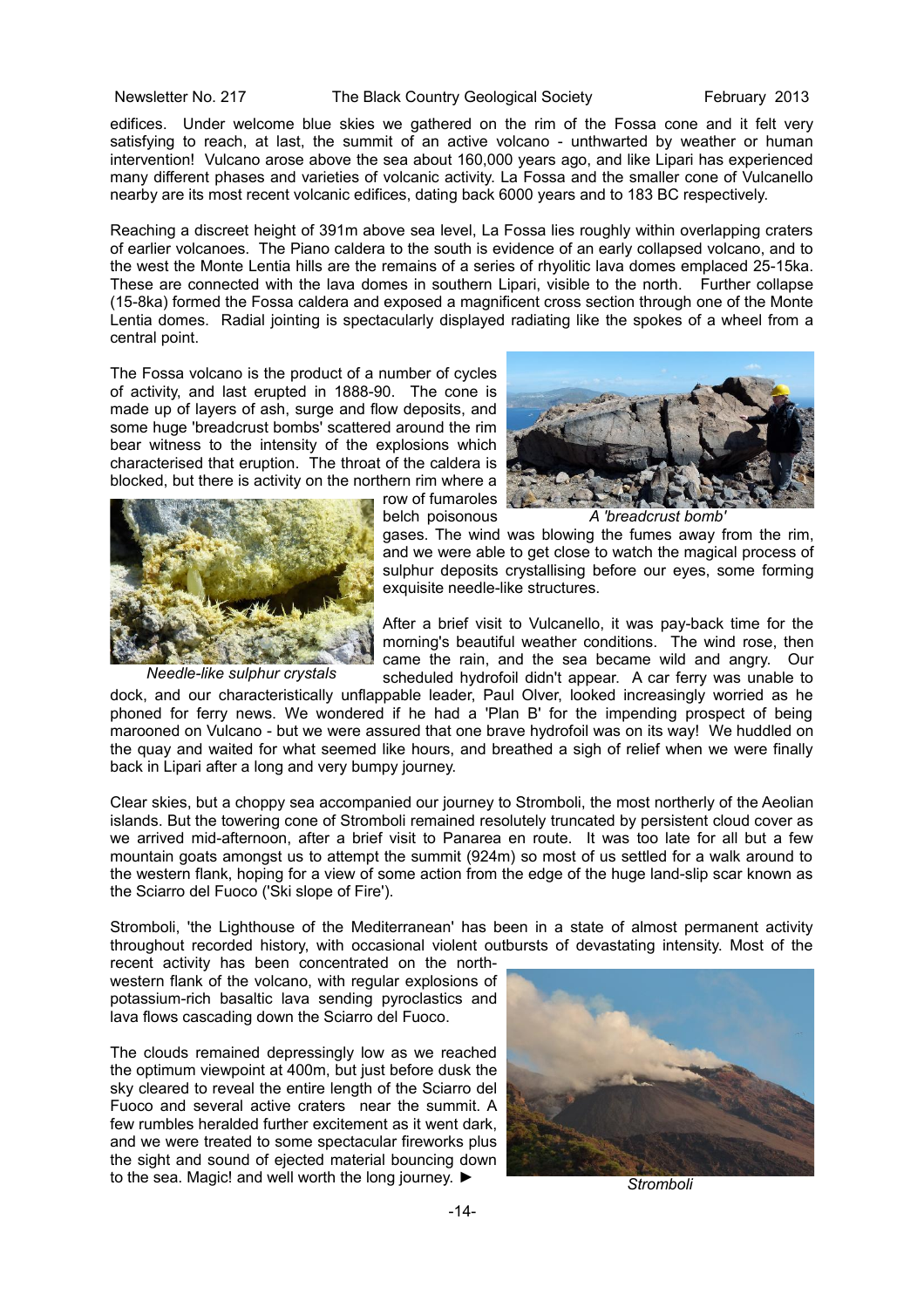From Palermo we caught the overnight ferry to Naples, looking forward to our final chance to complete unfinished business on Somma-Vesuvius. (Remember? we were comprehensively thwarted in our attempts to get up there at the start of this volcano adventure.) Looming over Naples harbour as dawn broke, the summit was clear but a stormy sky was not encouraging. We got as far as the ticket office, hungry after a very early start, only to find that the strikers were still barring the way, and there were no open food outlets open to cheer us up! From this vantage point high on the north flank of Vesuvius we could see numerous dykes opposite in the steep inside wall of Somma, the parent volcano which spawned Vesuvius after the great eruption of 79 AD. Vesuvius last erupted in 1944, and below we could see the lava flow from this eruption which followed the pathway of the Atrio del Cavallo valley down to the lower slopes of the volcano.

Eventually we were allowed to climb the short track to the rim in the company of a guide from the Vesuvius Observatory, and at last got our chance to peer into the vast crater of Vesuvius. Layers of pre-1944 lavas are exposed in the wall of the crater, capped with fast-eroding 1944 tephra deposits. Before the 1944 eruption the volcano was higher, and there was no crater. In the pathway round the rim we found many samples of the mineral augite, lava bombs, and other ejected material including limestone fragments from the basement country rocks. But our luck ran out just as we reached the end of the



*Vesuvius*

'tourist' section of the rim. The weather had the last word as the clouds gathered around us, and suddenly the view was gone.

During two short weeks we had visited numerous volcanoes, and learned to treat them with the cautious respect they deserve. But less predictably we'd been forced to come to terms with the vagaries of the Italian weather - not to mention the wrath of disgruntled workers. This was a rollercoaster adventure holiday with many challenging moments, but with highlights too numerous to mention, and a perception of Italy changed forever. ■

*Julie Schroder*

References:

Italian Volcanoes, Kilburn and McGuire, Terra Publishing. A Geological Study tour to the Italian Volcanoes, Geologists' Association, 2012

# Have a look at our website at: **[www.bcgs.info](http://www.bcgs.info/)**

#### **Global Warming! I have done my bit - well perhaps not. It was a fuelish notion.**

After a career of 32 years in my last employment I have always taken some comfort from the fact that earning a living enabled me to do my bit to combat Global Warming. I can say this as my job involved the purchase and resale of the world's most beautiful natural product, one which mother nature allows to grow in almost any environment, which can be easily regenerated and provides mankind with a hugely versatile material. More importantly it is an enormous repository for Atmospheric Carbon thanks to transpiration. This natural product is of course Timber and in my case specifically Northern European and Canadian Softwoods.

These arboreal forests are today farmed in a very scientific way. For every mature tree felled and sent to the sawmill, five new seedlings will be planted. Now, not all these will make it to become 80/100 years old; many will be removed during thinning of the plantations and find their way to the pulp factory for Cellulose manufacture, eventually ending up as paper or packaging products. Today sylviculture (tree production) is a fully integrated system, from the seedling nursery to its final expression in the production of hot water from the kilns (fired by wood chips, of course), which is then circulated as a ►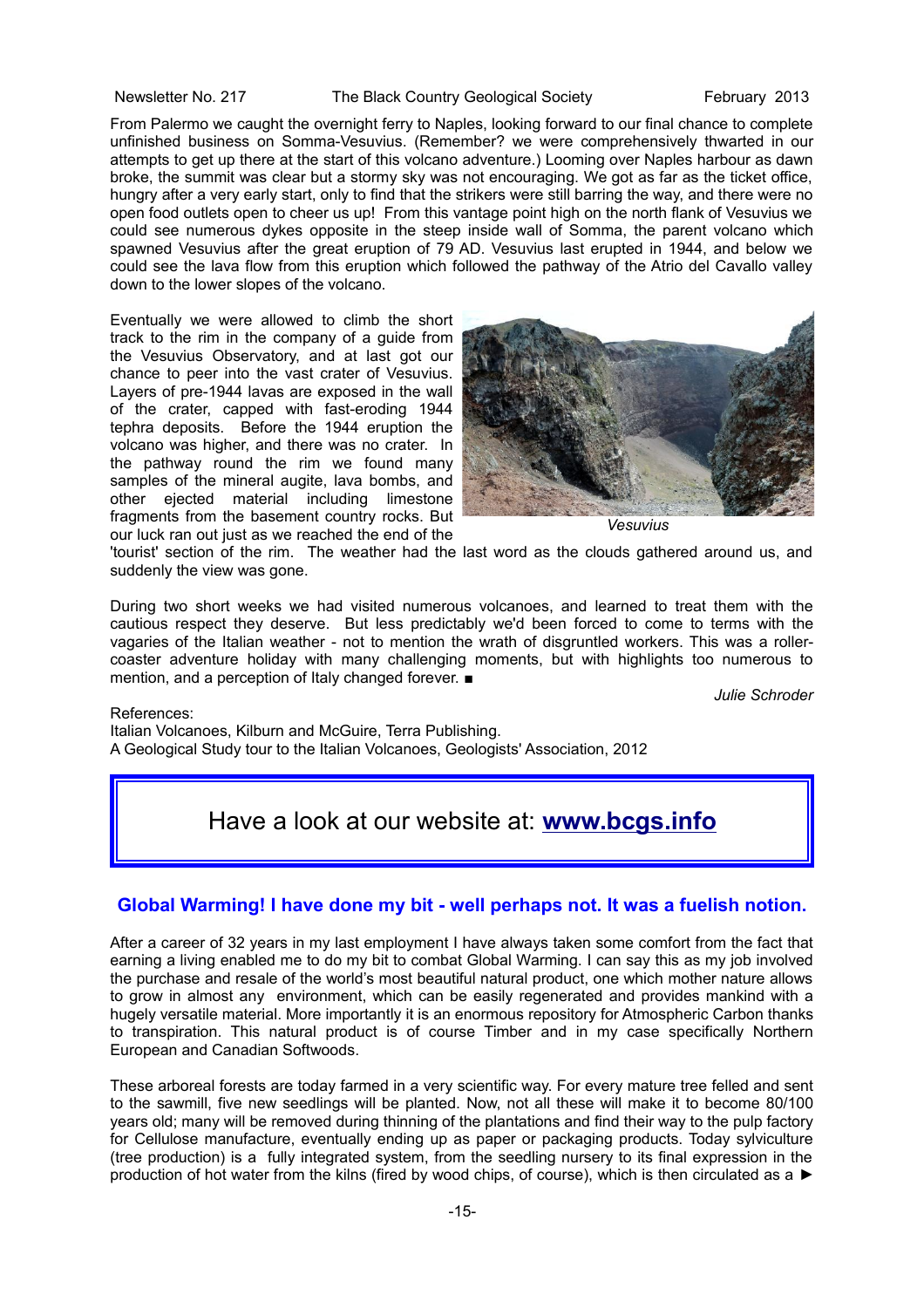source of central heating to buildings and houses in the communities close to the sawmills. This system also provides much needed employment in northern latitudes by utilising the vast natural resource of the forest.



*Forestry work in Austria, Photo by Queryzo, Wikimedia Commons.*

So, to be involved in the importation of well over a million cubic metres of sawn timber which would be replaced by five times as many new seedlings absorbing carbon from the atmosphere seemed to be a good credential towards reducing Global Warming. Then along comes a 'Clever Dick' who says you have been wasting your time, mate. According to the author Matt Ridley, any timber which gets used to generate power or heat (which is increasingly the case with recycled wood products and biofuel), is more carbon rich than even coal or gas. Take into account the cost of transporting trees to be turned into biofuels, then it makes even less sense; diesel and fertiliser come from fossil fuels so trees cannot be carbon neutral.

Austrian Professor Helmut Haberl of Klagenfurt University goes even further and claims that the idea that trees grown in the place of those chopped down are 'carbon neutral' whereas fossil fuels are not, makes no sense: carbon is carbon. Felling trees to burn oxidises the tree's carbon atoms decades before they would be released by decay, and up to 200 years would be required to break even in carbon terms by planting new trees. So it is a ludicrous myth that biomass including trees cuts carbon emissions.

So, wrong again Williams, but I can take some solace out of the fact that as I sit at my solid wood kitchen table, in front of my wood burning stove, looking out of my high performance wooden windows I shouldn't become too FRACKED off, as that might be a different story. ■

*Mike Williams*

# **Geobabble**

A New Year, and over the holiday break we have been reminded in the media of various anniversaries, be it 150 years of the London Underground or the start of the Falklands conflict and it is always interesting to look at how we got to where we are today. Scientists tend to spend most of their time looking forward, proposing hypotheses that might be tested and developing new ideas. Geology comes into this category, and there is research going on in all areas of the discipline, and we see examples of this in our own backyard. However, we cannot help looking over our shoulders to see how the subject has developed; there are very active 'History of Geology' groups, and we have had talks at our meetings focussed on geological champions of the past such as Murchison and Lapworth.

I thought it would be interesting to look at geology 50 years ago; it is a nice round figure and it is easy for me as I was a keen student in 1963 studying the subject I love. It is beyond the scope of little Geobabble to look at the whole of geology at that time so I am going to focus on Plate Tectonics, or rather the absence of it. Much of the modern geological vocabulary had not been coined, not only 'plate tectonics' but also 'lithosphere', 'sea floor spreading' and many other terms; they may have been used in other contexts but the idea of a 'plate' did not exist.

There were, at that time, some arguments amongst geologists over the theory of Continental Drift, and we are all familiar with the evidence of the fits of the continent coastlines, the matching of structures and rock types together with fossil communities across wide areas of ocean. There were still some who sought to explain these features without any movement of the continents, but they were dwindling in number and the student of 1963 saw them as being a bit of a joke.

The way forward was going to be through geophysics, a growing discipline. In 1963, Sir Edward Bullard published a paper entitled 'Continental Drift' in which he produced the evidence he had obtained through Palaeogeomagnetism to plot polar wandering curves. In short, he showed that the ►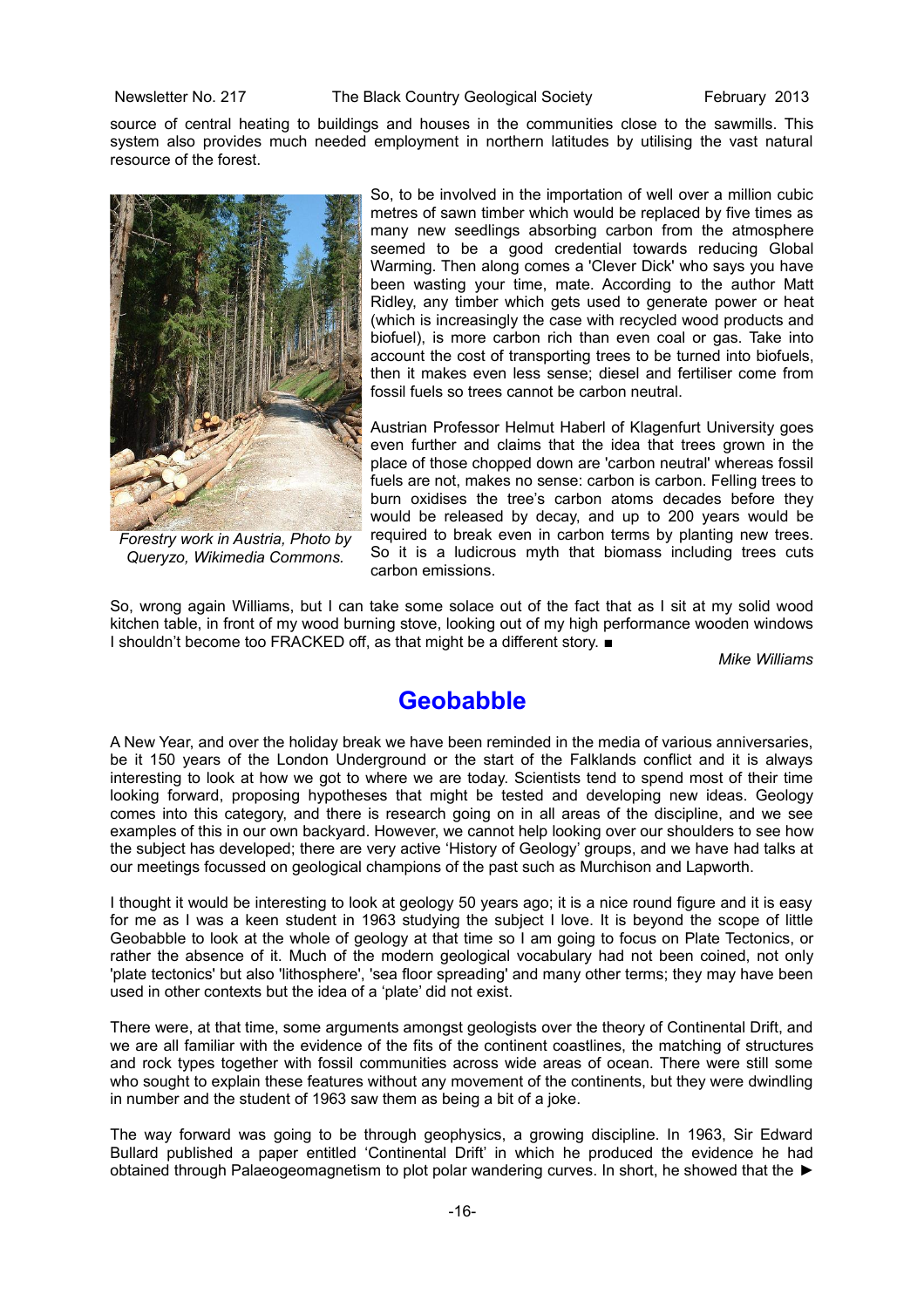magnetic north poles in Permo-Carboniferous times were shown to be in the North Pacific for European and North American data but in the North East Atlantic for Australian rocks. Discussion was about whether the Earth's magnetic field was always an axial dipole close to the axis of rotation; if it was, the continents had moved.

Some traditional geologists objected to any theory involving movement of continents and sought to explain geological anomalies by land bridges, lost continents or novel climatic belts, but as Bullard pointed out, that seemed more fantastic than continents moving. Geologists knew about ocean ridges with high heat flow and they were sure that the continents were moving away from them. They had evidence of big horizontal movements in the crust; a study of the Great Glen Fault in 1946 had shown this. Bullard had also recognised that the magnetic field reversed from time to time. Arthur Holmes had proposed a mechanism for movement: convection in the mantle coming to the surface at the mid ocean ridges and descending under the continent, pushing the lighter continental crust before it. So close to Plate Tectonic theory but not quite there.

All were agreed that the solution would come from studies of the ocean floors, and it was difficult to explain why they could not find any sediment older than Cretaceous in the deep oceans that had been explored at this time. However, there was one principle that was generally accepted, which was that any horizontal movement must be along the Moho between the crust and mantle. Light continental crust must 'float' on heavier ocean; sial upon sima - an understandable but major misconception. Plate tectonic theory eventually emerged from the geophysical investigation of the ocean floors.



*Harry H. Hess*

As interesting as this might be, it is important to put all this information into its historical context. 1963 was just eighteen years after the end of the Second World War. Most men, and many women who were in their forties

and fifties had seen active service and this included many teachers, research workers and of course geologists. Physics contributed much to the war effort; one only has to look at the development of radar. Sir Edward Bullard was in his late thirties during World War II and became an experimental officer in the Royal Navy researching ways in which shipping could be protected from magnetic mines. There were other eminent geologists of the same vintage who had similar experiences, and one was the American geophysicist, Harry H. Hess.

Hess was the same age as Bullard and was also in the Navy, a Captain of a transport ship in the Pacific. His ship was equipped with the new technology that was Sonar. He was involved in supplying the landings on the Marianas, Philippines and Iwo Jima and used his Sonar to make maps of the submarine topography. He identified the large features that were to be called 'transcurrent faults' as well as mapping the mid ocean ridges. Hess, and his pupil J. Tuzo Wilson are two more of my geological heroes. Their work and research at this time laid the foundation for the breakthrough that was about to come. ■

If you wish to follow up any of this, Bullard's paper is: *Quart. J. geol. Soc. Lond.* Vol.120, 1964. Other papers include: Kennedy, W.G. 1946. 'The Great Glen Fault'. Q.J.G.S Vol 102 pp41-72 Wilson, J. T. 1963. 'Hypothesis of Earth's Behaviour'. *Nature, London.* Vol 198 pp925-9

*Bill Groves*

# **Member's Forum**

### **Zoom in on Mount Everest (on the Guardian website)**

Just look at those sedimentary rocks close to the summit. <http://www.guardian.co.uk/travel/2012/dec/19/mount-everest-gigapixel-zoom-photograph>

*Pete Stamper*